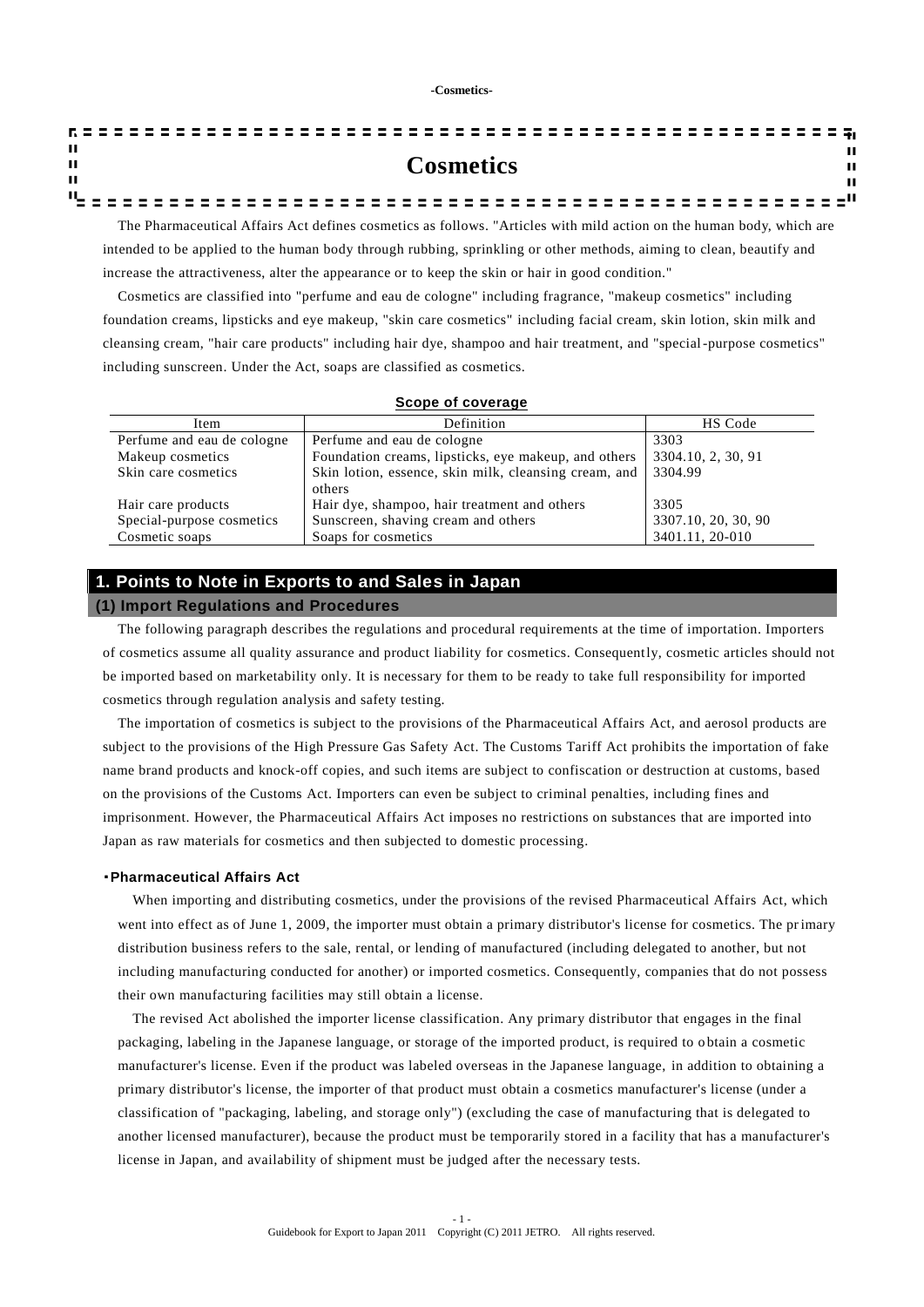### **[Primary distributor's license]**

Primary distributor's license applications are filed with the competent prefectural pharmaceutical affairs division with jurisdiction over the business office where the marketing supervisor-general serves. Licenses are to be renewed every five years. Applicants must conform to the Good Quality Practice (GQP) standards and Good Vigilance Practice (GVP) standards, and they must appoint a marketing supervisor-general. The Act clearly assigns responsibility to primary distributors to assure post-marketing product quality, and to undertake appropriate actions for safety management. Applicants are required to obtain a business code number in advance. Documents require d for application include a copy of the corporate registration (in the case of a corporation), a list of the segregation of duties, a medical certificate attesting an applicant, documents certifying the qualifications of the marketing supervisor-general and an employment contract, documents verifying the quality management system and the post-marketing safety management system, a floor plan of the business office and storage facility, and others. Application for a cosmetic manufacturer's license (under the classification of "packaging, labeling, and storage only") requires an outline of the physical facility, a floor plan of the manufacturing facility, documents certifying the qualifications of the responsible engineering manager and an employment contract, a copy of any contract with a testing laboratory (when used).

After obtaining the primary distributor's license but before initiating product importation, the primary distributor must file a Notification form of cosmetic manufacture or importation brand name (with the Pharmaceutical and Medical Devices Agency (PMDA)), the Notification form of primary distribution of cosmetics (with the same prefecture as that which has granted the primary distributor's license), and the Import notification form of cosmetics for primary distribution (with the Kanto-Shinetsu Regional Bureau of Health and Welfare, or the Kinki Regional Bureau of Health and Welfare). Either they must attach to those forms an ingredients list from the import supplier manufacturer or, if this list cannot be obtained, a record of the testing and inspection results verifying that the product does not contain any prohibited combination.

#### **[Approval for primary distribution by product category]**

The Cosmetics Standards (Ministerial Notification in September 2000) defines the ingredients that are subject to prohibition or restriction in cosmetics combinations, and those that are allowed in cosmetics combinations in specific ingredient groups. Antiseptics, ultraviolet ray absorbents and tar coloring are subject to a positive list that indicates the maximum mixture quantities. All other ingredients may be used in cosmetics combinations after the safety verification and selection at their own liability, except those covered by a negative list of combinations that either prohibits or limits them. In this regard, however, all ingredient names must be listed in the labeling.

Provided the ingredients do not violate the Cosmetics Standards and all the ingredients are indicated on the labeling, approval for primary distribution by product item is not required. However, products containing amounts of ingredients in excess of the notifiable limit, or new ingredients without a history of prior usage, or which contain non-disclosed ingredients, must obtain primary distribution approval for each product item.

#### **[Preparation and maintenance of quality standard statement]**

Primary distributors are required to properly evaluate the results of production management and the quality control of cosmetics to be actually distributed, decide whether to ship to the market by lot, and prepare the records (quality standards) regarding whether to and where to ship the cosmetics. They must retain these records for five years.

In addition, primary distributors of cosmetics must establish a system capable of providing accurate information in response to consumer inquiries, along with a system for handling complaints about product quality and the like as well as product recalls. They shall prepare and retain records required for the foregoing. Furthermore, if the primary distributor becomes aware of a research report indicating that one of the cosmetic product imports may have a harmful effect, the primary distributor must report that fact to the Minister of Health, Labour and Welfare within 30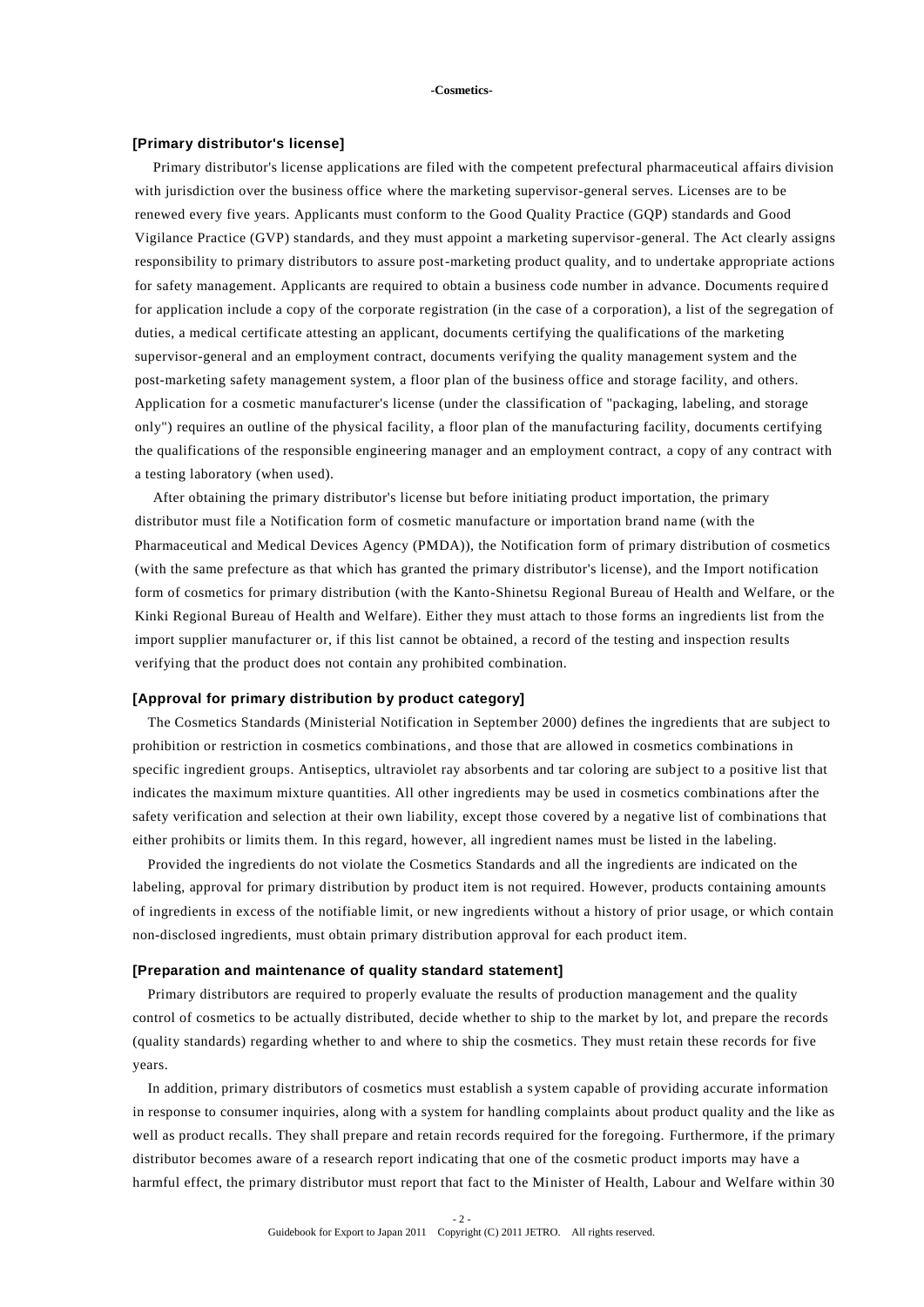days.

## ・**High Pressure Gas Safety Act**

Aerosol products (e.g., hair spray) must be separately inspected at the time of importation. If the relevant products meet certain requirements specified under the High Pressure Gas Safety Act, however, they will be excluded from the application of the Act, on condition that the products describe precautions for consumers, but written results of the tests certifying that the products do not fall under the Act must be submitted to customs.

#### **(2) Regulations and Procedural Requirements at the Time of Sale**

The sale of cosmetics is subject to the provisions of the Pharmaceutical Affairs Act, the High Pressure Gas Safety Act, and the Fire Service Act. In addition, cosmetics and cosmetic soaps are subject to the Act against Unjustifiable Premiums and Misleading Representations. Products that infringe on intellectual property rights are regulated by the various intellectual property laws (Trademark Act, Patent Act, Unfair Competition Prevention Act, etc.). Prospective importers must be aware of these considerations, as rights holders may initiate legal action. Besides this, door-to-door sales, mail-order sales, chain sales, and other specified commercial transactions are subject to the provisions of the Act on Specified Commercial Transactions. In addition, as to containers and packaging, labeling may be subject to the provisions of the Law for Promotion of Effective Utilization of Resources, and recycling may be subject to the provisions of the Law for Promotion of Sorted Collection and Recycling of Containers and Packaging (certain small-scale providers are exempted from this regulation).

### ・**Pharmaceutical Affairs Act**

Under the Act, cosmetics do not require a retailer's license, so anyone may resell them without restriction. But, the sale of defective cosmetics is prohibited, such being defined as follows: products that do not conform to the Cosmetics Standards, products that are unclean, degraded in quality, which contain foreign substances, which are contaminated with disease-causing microorganisms, or which make use of unapproved tar coloring. In addition, the Act specifies labeling items on the containers or packaging of cosmetics, and certain items may not appear in labeling. Products that violate labeling regulations are deemed to be improperly labeled cosmetics, and their sale is prohibited. Advertising and labeling for cosmetics are also regulated under the Act.

## ・**High Pressure Gas Safety Act**

When selling products in aerosol containers, they must be labeled in accordance with the provisions of the High Pressure Gas Safety Act.

## ・**Fire Service Act**

Products deemed as being hazardous under the Act are subject to the provisions of the Fire Service Act when stored in amounts in excess of certain levels or when transported over land. They are subject to notification or permission from the mayor of the local municipality. Aerosol products using high concentrations of alcohol may fall under this category.

### ・**Act against Unjustifiable Premiums and Misleading Representations**

The Act prohibits any form of improper labeling with exaggerated or false labeling that misleads consumers about the nature or quality of a product. The Consumer Affairs Agency can demand documentation of a rational basis for labeling that makes claims of superior quality etc. If the importer or reseller is unable to do so, those claims are considered to be a form of improper labeling. Vague or confusing labeling that makes it difficult to discern the actual country of origin is also prohibited as a form of improper labeling.

Based on the Act, the industry of cosmetics and cosmetic soaps has adopted the Fair Competition Code Concerning Representations of Cosmetics, the Fair Competition Code Concerning Representations of Cosmetics Soaps, and the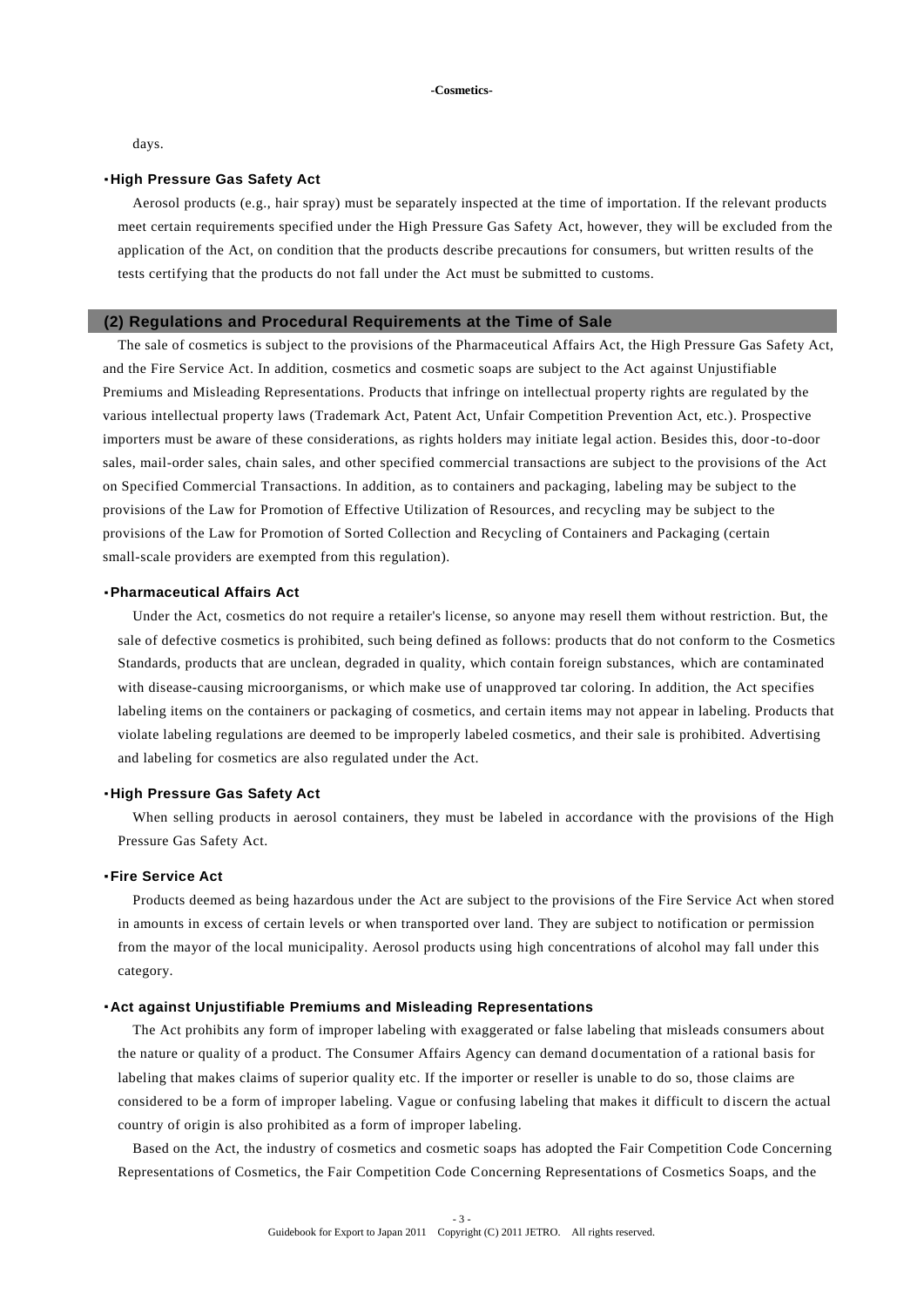Fair Competition Code Concerning Restrictions on Premium Offers in the Cosmetic Soap Industry, under certification by the Consumer Affairs Agency (The jurisdiction of the Act was transferred from the Fair Trade Commission to the Consumer Affairs Agency in September 2009). While these are voluntary industry rules, when they are adopted based on the Act, any breach of the Fair Competition Code is deemed to be as a breach of the Act.

### ・**Act on Specific Commercial Transactions**

The Act on Specified Commercial Transaction was enacted to ensure that specified commercial transactions such as mail-order sales and door-to-door sales of designated products, rights and services, are carried out fairly and in such a way as to protect ordinary consumers. Commercial transactions specified under the Act include: [1] door-to-door sales, [2] mail-order sales, [3] telemarketing sales, [4] chain sales (Internet marketing and multilevel marketing based on word of mouth), [5] specific continuous service provision transactions, and [6] sales transactions offering business opportunities. Mail-order sales include Internet sales and commercial advertisements through e-mail. In order to provide consumers with accurate information, in mail-order sales, operators are required to list the following information in their advertisements: [1] sale prices, [2] payment period and method, [3] delivery date, [4] clauses related to the return system, [5] name, address and telephone number of operator. The Act also prohibits advertising containing false or exaggerated statements.

| <b>Contacts of competent authorities</b><br>Fia. 1                                                  |                                                                                                                                                           |                                                        |  |  |  |  |  |  |
|-----------------------------------------------------------------------------------------------------|-----------------------------------------------------------------------------------------------------------------------------------------------------------|--------------------------------------------------------|--|--|--|--|--|--|
| Related regulations and<br>control                                                                  | Competent agencies                                                                                                                                        | Contact/Website                                        |  |  |  |  |  |  |
| <b>Pharmaceutical Affairs Act</b>                                                                   | General Affairs Division, Pharmaceutical and<br>Food Safety Bureau, Ministry of Health, Labour<br>and Welfare<br>(Pharmaceutical Affairs Act in general)  | TEL: +81-3-5253-1111(Main)<br>http://www.mhlw.go.jp    |  |  |  |  |  |  |
|                                                                                                     | Evaluation and Licensing Division,<br>Pharmaceutical and Food Safety Bureau,<br>Ministry of Health, Labour and Welfare<br>(Marketing approval procedures) | TEL: +81-3-5253-1111(Main)<br>http://www.mhlw.go.jp    |  |  |  |  |  |  |
| <b>High Pressure Gas Safety</b><br>Act                                                              | Industrial Safety Division, Nuclear and Industrial<br>Safety Agency, Ministry of Economy, Trade and<br>Industry                                           | TEL: +81-3501-1511(Main)<br>http://www.nisa.meti.go.jp |  |  |  |  |  |  |
| Fire Service Act                                                                                    | Fire and Disaster Management Agency<br>Fire Station having jurisdiction over the address                                                                  | TEL: +81-3-5253-5111(Main)<br>http://www.fdma.go.jp    |  |  |  |  |  |  |
| Act against Unjustifiable<br>Premiums and Misleading<br>Representations                             | Representation Division, Consumer Affairs<br>Agency                                                                                                       | TEL: +81-3-3507-8800(Main)<br>http://www.caa.go.jp     |  |  |  |  |  |  |
| Act on Specific Commercial<br>Transactions                                                          | <b>Consumer Economic Policy Division, Commerce</b><br>and Information Policy Bureau, Ministry of<br>Economy, Trade and Industry                           | TEL: +81-3-3501-1511(Main)<br>http://www.meti.go.jp    |  |  |  |  |  |  |
| Law for Promotion of<br>Effective Utilization of<br>Resources/Law for<br><b>Promotion of Sorted</b> | Recycling Promotion Division, Industrial<br>Science and Technology Policy and<br>Environment Bureau, Ministry of Economy,<br>Trade and Industry           | TEL: +81-3-3501-1511(Main)<br>http://www.meti.go.jp    |  |  |  |  |  |  |
| Collection and Recycling of<br>Containers and Packaging                                             | Office of Recycling Promotion, Policy Planning<br>Division, Waste Management and Recycling<br>Department, Ministry of Environment                         | TEL: +81-3-3581-3351(Main)<br>http://www.env.go.jp     |  |  |  |  |  |  |

**(3) Contacts of Competent Authorities**

## **2. Labeling**

## **(1) Labeling under Legal Regulations**

## ・**Pharmaceutical Affairs Act**

When selling cosmetics, the Pharmaceutical Affairs Act requires that the container, packaging, or package inserts of cosmetics be labeled with the specified items so as to ensure appropriate usage and handling, ensure quality, and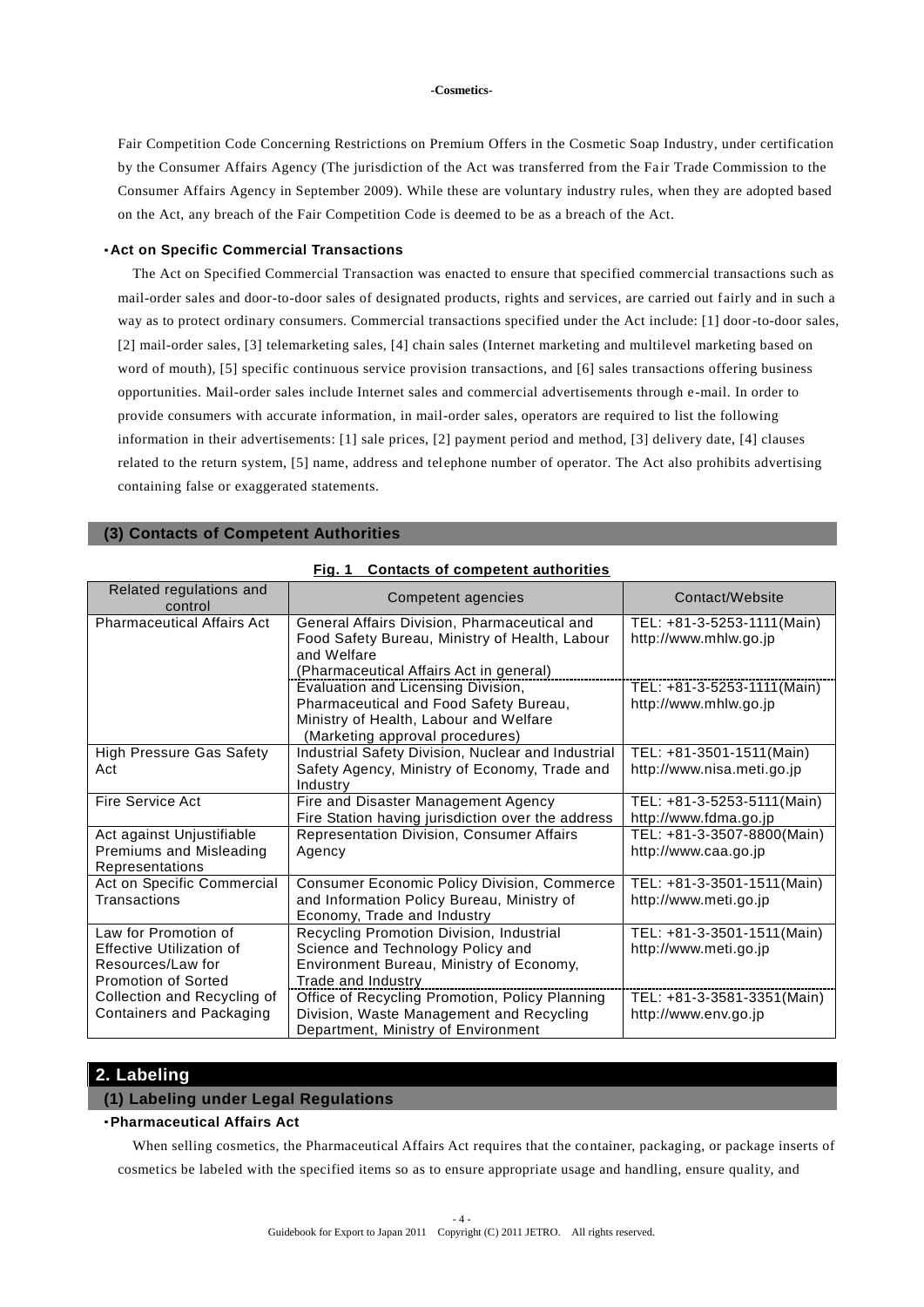clarify liability. All must be expressed in the Japanese language and must be clearly and explicitly listed. Labeling with false or potentially misleading expressions, and unapproved claims of effect-efficacy in labeling are prohibited. The items that should be indicated for cosmetics are as follows.

## **[Required labeling items]**

・ Name and address of primary distributor

(Office location where the marketing supervisor-general serves; in the case of those obtained primary distribution approval for the products manufactured in foreign countries, name and country of foreign preferen tial approval holder, and name and address of nominated primary distributor)

- ・ Brand name (Name for which notification has been posted for primary distribution)
- ・ Manufacturing number or code
- ・ List of ingredients

(In principle, all ingredient names shall be listed in the labeling. Names must appear in the Japanese language that is readily understandable, and must normally be listed in descending order by quantity.)

- ・ Expiration date, for a cosmetic designated by the Minister of Health, Labour and Welfare.
- ・ Other items specified by the MHLW Ministerial Ordinance

### ・**High Pressure Gas Safety Act and Fire Service Act**

The information to appear on the label, such as warnings, cautions, types and quantities of hazardous materials, and the size of the letters and other labeling practices are set for aerosol products and other products deemed hazardous under the High Pressure Gas Safety Act and the Fire Service Act.

#### **[Representation example]**

## \* This is combustible product using high-pressure gas. Be sure to observe the following: 1. Do not use near flames or fire. 2. Do not use large amounts in rooms with open flames. 3. The container may burst if exposed to high temperatures. Do not place under direct sunlight or near fires or other locations of temperatures more than  $40^{\circ}$ C. 4. Do not dispose of in incinerator. 5. Be sure to use completely before disposal. High Pressure Gas: Type of gas used (label name of gas) **Keep away from fire and high temperatures**

\* Label with white letters on red field

## ・**Law for Promotion of Effective Utilization of Resources**

Under the Law for Promotion of Sorted Collection and Recycling of Containers and Packaging, as to specific containers and packaging, labeling must be provided, in order to promote sorted collection. When paper or plastic is used as a packaging material for the wrapping of individual product items, a material identifier mark must be displayed in at least one location on the side of the container.







・**Voluntary labeling based on provisions of law**

There is no voluntary labeling based on the provisions of the law for cosmetics. The Japan Cosmetic Industry Association has compiled a Japanese version of the "List of Cosmetic Ingredient Label Names" to be u sed in conjunction with the Pharmaceutical Affairs Act's requirement to list all ingredient names on the labeling. If a new label name needs to be devised, then a request can be filed with the Association.

Label names shall be, in principle, translated into Japanese from the International Nomenclature of Cosmetic Ingredients (INCI) names published by the Cosmetic, Toiletry, and Fragrance Association (CTFA) of the United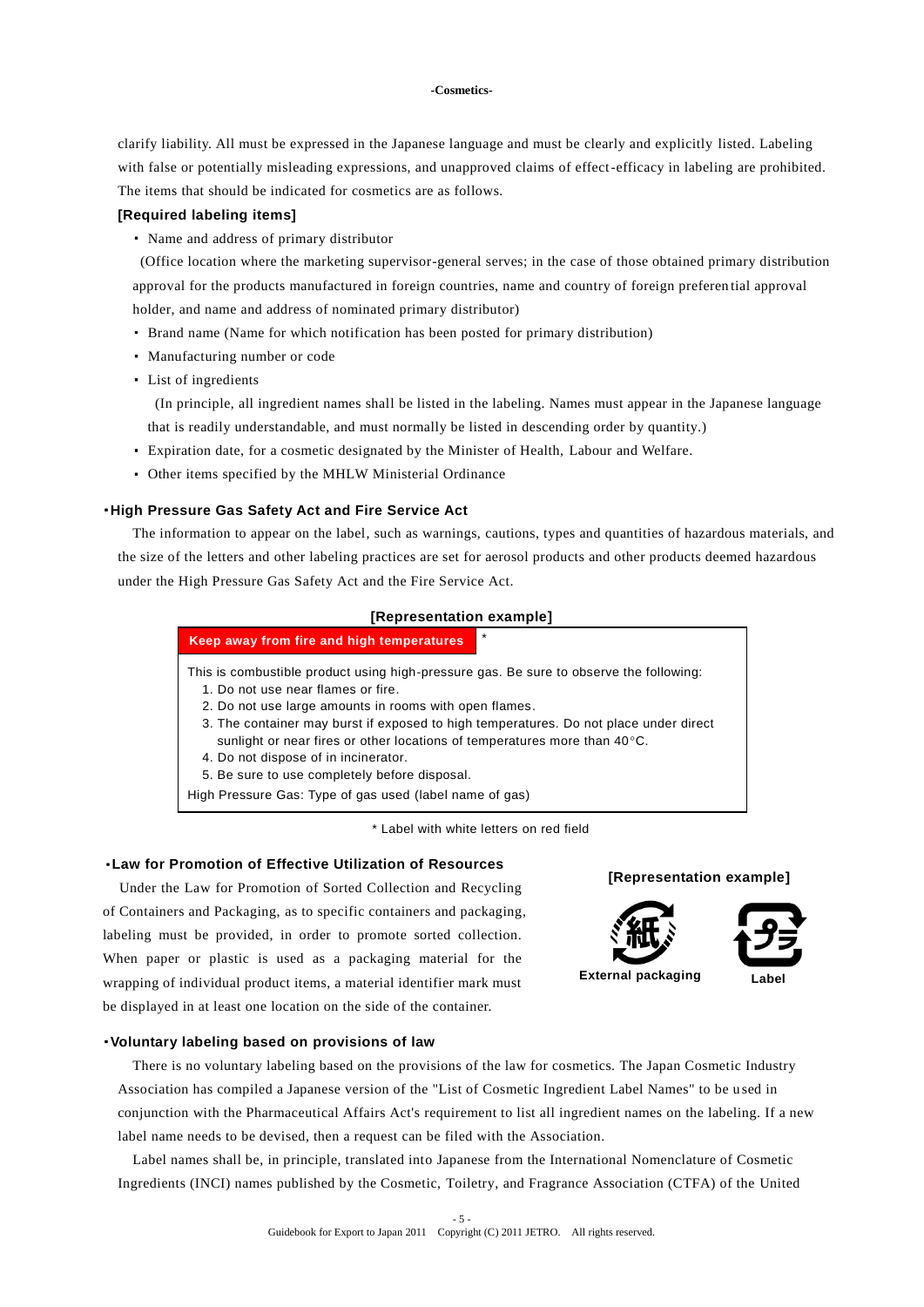States.

Contact: Japan Cosmetic Industry Association TEL: +81-3-5472-2530 URL: http://www.jcia.org/

## **(2) Labeling under Industry-level Voluntary Restraint**

・**Fair Competition Codes based on Act against Unjustifiable Premiums and Misleading Representations**

The Fair Competition Codes establish required labeling items for cosmetics and cosmetic soaps as follows.

## **[Representations of Cosmetics]**

[1] Product name by type

- [2] Brand name
- [3] Name and address of primary distributor
- [4] Content (weight or capacity)
- [5] Country of origin
- [6] Manufacturing number or code
- [7] List of ingredients as required by the Minister of Health, Labour and Welfare
- [8] Expiration date, for a cosmetic designated by the Minister of Health, Labour and Welfare
- [9] Precautions on usage or storage, for a cosmetic stipulated under the Enforcement Regulation
- [10] Information contact

### **[Representations of Cosmetic Soaps]**

- [1] Name and address of primary distributor
- [2] Brand name
- [3] The phrase "Soap"
- [4] List of ingredients as required by the Minister of Health, Labour and Welfare
- [5] Manufacturing number or code
- [6] Expiration date, for a designated cosmetic soap
- [7] For those products manufactured by a frame mixing method, a term to that effect
- [8] Standard weight per unit
- [9] Country of origin

Contacts:

"Fair Competition Code Concerning Representations of Cosmetics" Cosmetic Fair Trade Conference

## TEL: +81-3-5472-2533 (Main)

"Fair Competition Code Concerning Representations of Cosmetics Soaps " Cosmetic Soap Fair Trade Council TEL: +81-3-3271-4301 (Main)

#### ・**Voluntary labeling by the Aerosol Industry Association of Japan**

The Aerosol Industry Association of Japan has established labeling guidelines for aerosol products. These guidelines mandate the following labeling for precautions on usage.

## **[Representation example]**

| Precautions on usage |  |  |
|----------------------|--|--|
|----------------------|--|--|

- Do not place heat-sensitive objects near heating devices (fan heaters), as there is a risk of high temperatures leading to rupturing
- To dispose of the product, take it outdoors to a location away from all flames, and press the button until the hissing sound stops, in order to exhaust all the gas.

Contact: Aerosol Industry Association of Japan TEL: +81-3-3201-4047 URL: http://www.aiaj.or.jp/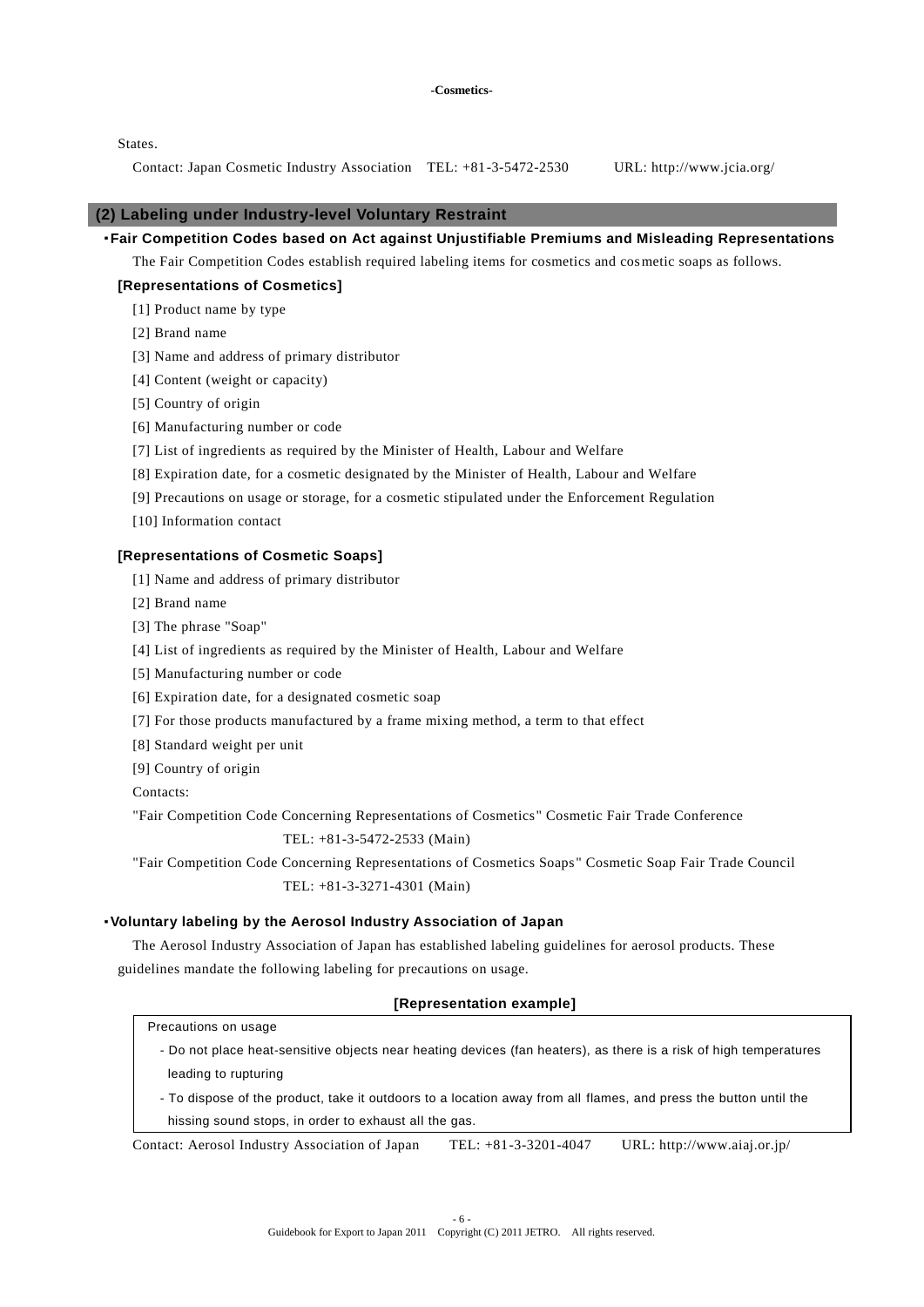# **3. Taxation System**

## **(1) Tariff Duties**

Fig. 2 lists the tariffs imposed on cosmetics. To apply for preferential tariff rates on articles impo rted from countries granted preferential treatment, the importer should submit a certificate of preferential country of origin (Form A) issued by the customs or other issuing agency in the exporting country (not required if the total taxable value of the a rticle does not exceed ¥200,000). For details, contact the Customs and Tariff Bureau, Ministry of Finance. When confirming the tariff classification or applicable tariff rate in advance, it is convenient to use the "advance -counseling program." By making a verbal inquiry to customs, or by means of letter or e-mail, customs will duly respond with the required information.

Contact: Customs website http://www.customs.go.jp/english/index.htm

|          |            |                                                                                        |         |           | Rate of duty |              |                         |
|----------|------------|----------------------------------------------------------------------------------------|---------|-----------|--------------|--------------|-------------------------|
| HS Code. |            | <b>Description</b>                                                                     | General | Temporary | <b>WTO</b>   | Preferential | Special<br>preferential |
| 3303.00  | 000        | Perfumes and toilet waters                                                             | 5.3%    |           | Free         | Free         |                         |
| 3304     |            | Beauty or make-up preparations and preparations for the care                           |         |           |              |              |                         |
|          |            | of the skin (other than medicaments), including sunscreen or                           |         |           |              |              |                         |
|          |            | suntan preparations; manicure or pedicure preparations                                 |         |           |              |              |                         |
| 10       |            | Lip make-up preparations                                                               | 5.8%    |           | Free         | Free         |                         |
| 20       |            | Eye make-up preparations                                                               | 5.8%    |           | Free         | Free         |                         |
| 30       |            | Manicure or pedicure preparations                                                      | 6.6%    |           | Free         | Free         |                         |
|          |            | Other                                                                                  |         |           |              |              |                         |
| 91       |            | Powders, whether or not compressed                                                     | 5.8%    |           | Free         | Free         |                         |
|          | 010        | Toilet powders                                                                         |         |           |              |              |                         |
|          | 090        | Other                                                                                  |         |           |              |              |                         |
| 99       |            | Other                                                                                  | 5.8%    |           | Free         | Free         |                         |
|          |            | Creams and other preparations with a basis of oil, fat or wax                          |         |           |              |              |                         |
|          | 011<br>012 | Foundation creams                                                                      |         |           |              |              |                         |
|          | 019        | In liquid form<br>Other                                                                |         |           |              |              |                         |
|          | 090        | Other                                                                                  |         |           |              |              |                         |
| 3305     |            | Preparation for use on the hair                                                        |         |           |              |              |                         |
| 10       |            | Shampoos                                                                               | 5.8%    |           | Free         | Free         |                         |
| 20       |            | Preparations for permanent waving or straightening                                     | 5.8%    |           | Free         | Free         |                         |
| 30       |            | Hair lacquers                                                                          | 5.8%    |           | Free         | Free         |                         |
| 90       |            | Other                                                                                  | 5.8%    |           | Free         | Free         |                         |
|          | 010        | Perfumed hair oil, cream, pomade and other preparations                                |         |           |              |              |                         |
|          |            | with a basis of oil, fat or wax                                                        |         |           |              |              |                         |
|          |            | Other                                                                                  |         |           |              |              |                         |
| 3307     | 090        | Pre-shave, shaving or after-shaving preparations, personal                             |         |           |              |              |                         |
|          |            | deodorants, bath preparations, depilatories and other                                  |         |           |              |              |                         |
|          |            | perfumery (excluding articles relevant to other items)                                 |         |           |              |              |                         |
| 10       |            | Pre-shave, shaving or after-shave preparations                                         | 6.7%    |           | 4.8%         | Free         |                         |
| 20       |            | Personal deodorants and antiperspirants                                                | 5.8%    |           | 3.9%         | Free         |                         |
| 30       |            | Perfumed bath salts and other bath preparations                                        | 5.8%    |           | 3.9%         | Free         |                         |
| 90       |            | Other                                                                                  |         |           |              |              |                         |
|          | 010        | 1 Preparations with a basis of oils, fats or waxes                                     | 5.8%    |           | 4.8%         | Free         |                         |
|          | 090        | 2 Other                                                                                | 6.0%    |           | 4.0%         | Free         |                         |
| 3401     |            | Soap; organic surface-active products and preparations for use                         |         |           |              |              |                         |
|          |            | as soap or washing the skin, in the form of liquid or cream and                        |         |           |              |              |                         |
|          |            | put up for retail sale                                                                 |         |           |              |              |                         |
| 11       |            | For toilet use (including medicated soap)                                              | 5.5%    |           | Free         | Free         |                         |
| 20       |            | Soap in other forms                                                                    |         |           |              |              |                         |
|          | 010        | For toilet use (including medicated soap)                                              | 5.8%    |           | Free         | Free         |                         |
|          |            | Note 1: Special preferential rate is applicable only for the Least Developed Countries |         |           |              |              |                         |

## **Fig. 2 Tariff duties on cosmetics**

Note 1:Special preferential rate is applicable only for the Least Developed Countries.

Note 2:Normally the order of precedence for application of tariff rates is Preferential, WTO, Temporary, and General, in that order. However, Preferential rates are only eligible when conditions stipulated by law or regulations are met. WTO rates apply when those rates are lower than Temporary or General rates. Refer to "Customs Tariff Schedules of Japan" (by Customs and Tariff Bureau, Ministry of Finance) for a more complete interpretation of the tariff table and for more details on economic partners hip agreements (EPAs) with each country.

## **(2) Consumption Tax**

(CIF + Tariff duties)  $\times$  5%

## **4. Trade Trends**

### **(1) Changes in Imports**

## **<Trends in importation by product category>**

Imports of cosmetics had been steadily growing until 2007, but decreased to ¥178.9 billion in 2008 on a value basis,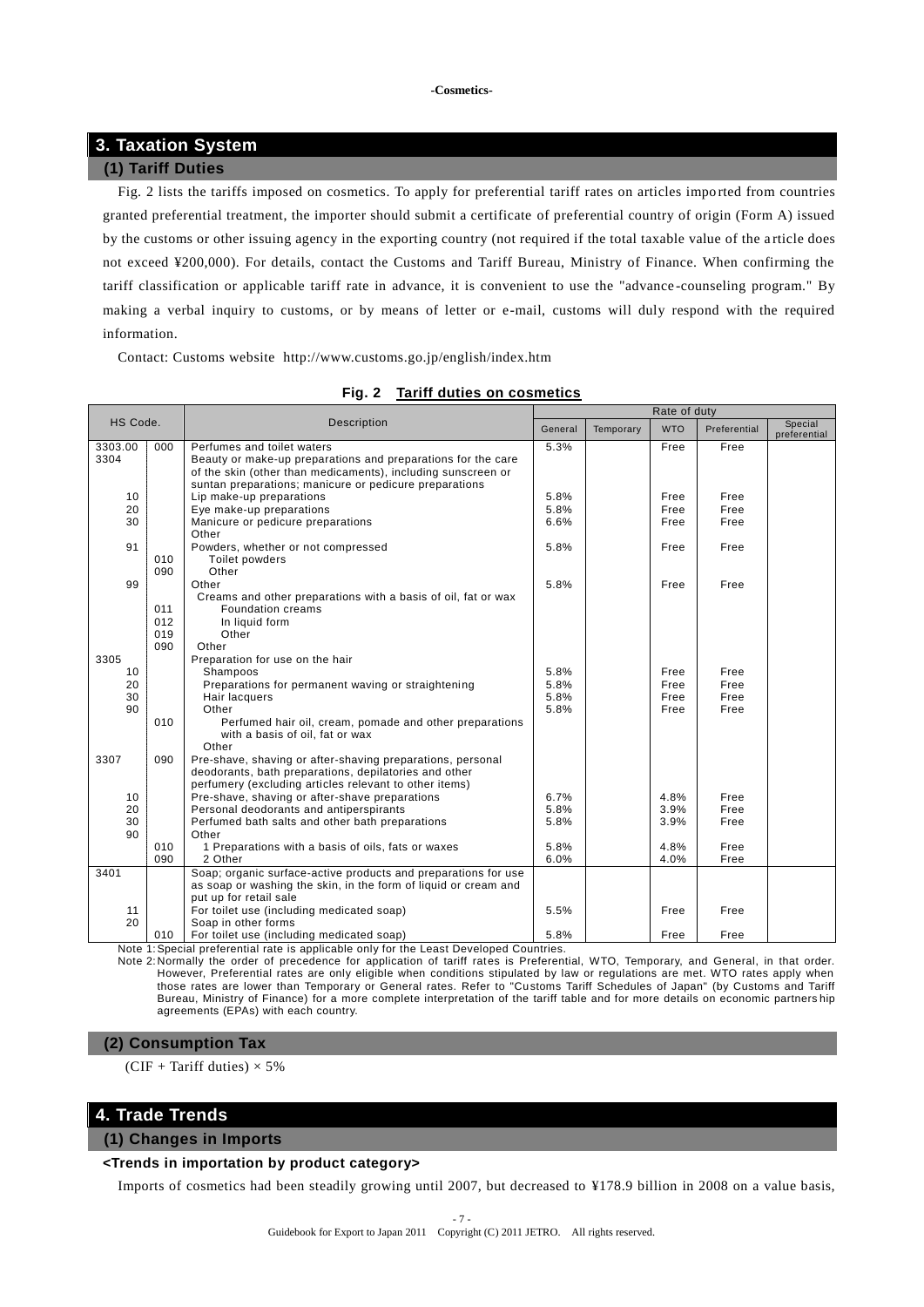3.6% down from the year before due to the economic stagnation that could be traced to the Lehman Shock in autumn 2008, and to ¥159.1 billion in 2009, 11% down from the year before due to consumers' reticence to buy, such that there were year-on-year declines for two consecutive years. In 2010, imports recovered to the pre-recession 2007 level, at ¥185 billion, 16.3% up from the year before, due to substantial growth in imported hair care products. As in the case of a value basis, imports in 2010 on a volume basis increased to 161,673 tons, 20.3% up from the year before. This significant growth in hair care products is due to the fact that major foreign -affiliated manufacturers transferred their production bases to Thailand and other Asian countries.

In 2010, imports of hair care products registered stronger growth than those of skin care cosmetics that had driven the imported cosmetic market in the past. By product category, skin care cosmetics registered ¥60.62 billion, making up 32.8% of all imports, the highest share. The next most prominent product categories are hair care products (¥52.8 billion, 28.5% share), makeup cosmetics (¥26.94 billion, 14.3% share), perfume and eau de cologne (¥21.26 billion, 11.5% share), and special-purpose cosmetics (¥17.97 billion, 12.2% share). Most of the product categories showed an increase of a few percentage points from the year before, whereas hair care products registered a 75% increase from the year before.



Note: Total is not always the simple sum for each column due to rounding.

#### **<Import trends by country/region>**

On a value basis, the leading exporters were France and the U.S.A., which together accounted for 49.8%, almost half of the total, in 2009. In 2010, however, Thailand exceeded the U.S.A. and moved into second place (on a value basis), due to the fact that major foreign-affiliated manufacturers of hair care products transferred their production bases to Thailand and other Asian nations.

This is considered to be due to the fact that the world's leading cosmetic companies shifted their production bases to Asian countries where production costs are lower, in response to worldwide economic stagnation. As a result, the EU commanded a 40.2% (on a value basis, 6.1 points down from the year before) of the imported cosmetic market in 2010, whereas Asia registered 38.1% (on a value basis, 8.8 points up from the year before).

France has maintained its top position in the three main cosmetic sectors (perfume and eau de cologne, makeup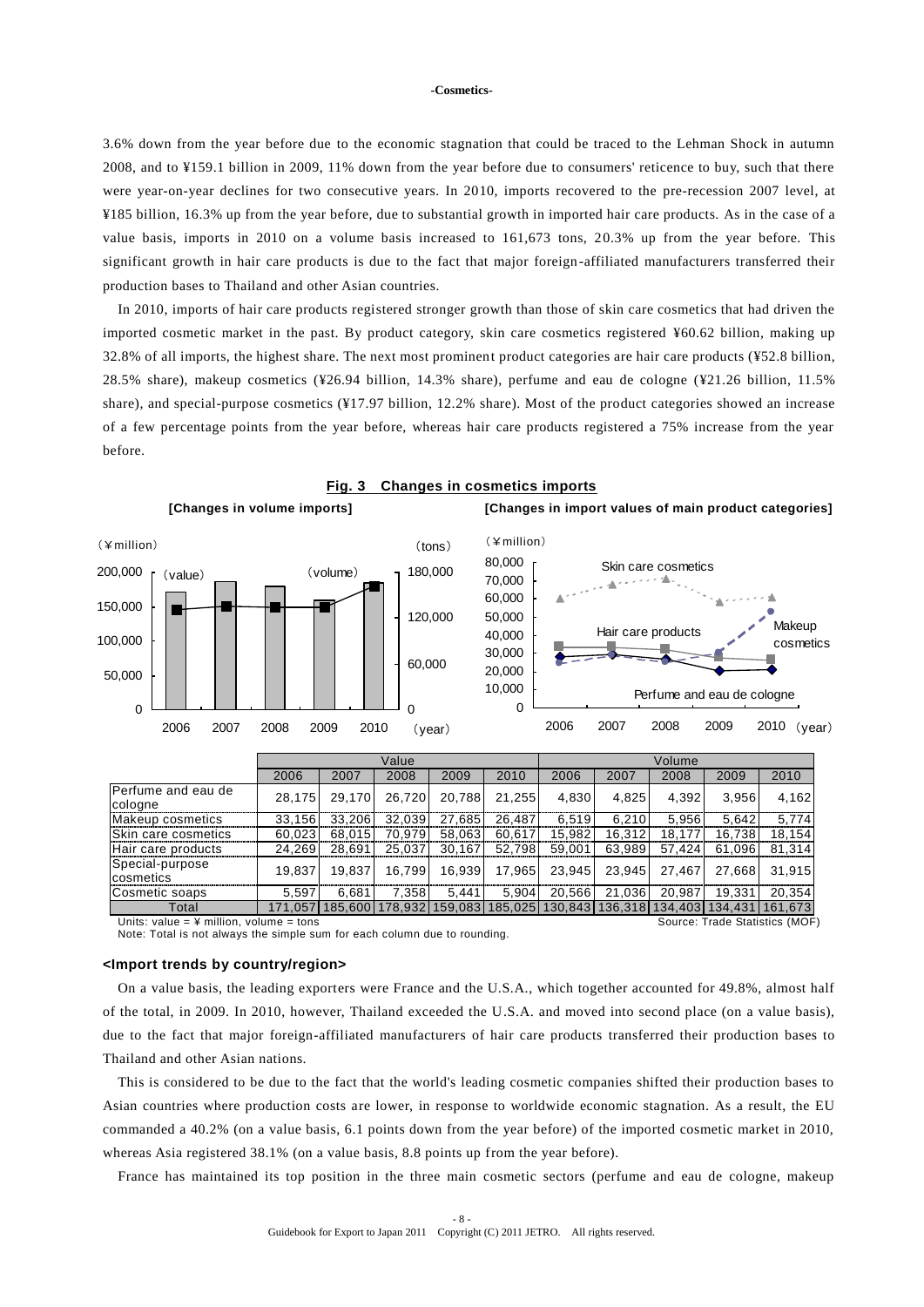cosmetics, and skin care cosmetics), and also the highest total share by nation. In 2010, France's exports of perfume and eau de cologne to Japan increased to ¥12.56 billion (59.1% share), 5.7% up from the year before, while makeup cosmetics decreased 9.4% to ¥9.77 billion (51.3% share), and skin care cosmetics increased 10.8% to ¥24.52 billion (share 40.5%). France accounted for 26.9% of total imports, with an increase of 3.6% to ¥50.25 billion.

The U.S.A. exhibited recovery in its leading product categories in 2010. Imports of perfume and eau de cologne registered an increase of 5.1% from the year before to ¥2 billion, while makeup cosmetics increased 7.1% to ¥5.24 billion, skin care cosmetics increased 2.0% to ¥16.43 billion, and hair care products increased 21.5% to ¥3.38 billion.

Imports of hair care products from Thailand have grown rapidly, accounting for 73.7% of the total and increasing to ¥38.9 billion (2.2 times more than the year before). China stayed in fourth place in terms of total share (7.6%), achieving a two-digit increase of 11.6% from the year before to ¥14.13 billion in 2010. China took first place in imports of special-purpose cosmetics, with an increase of 8.4% from the year before to ¥5.98 billion, while the U.S.A. experienced a decrease of 22.6% from the year before. This reflects an expanding split between the two nations. In addition, China experienced strong growth in makeup cosmetics (6.2% up from the year before, third place), hair care products (28.6% up from the year before, third place), and cosmetic soaps (74.6% up from the year before, fourth place).



|             | zuud    | zuu r   | zuuo    | zuuy    |         | ZUIU    |        |         |          |                       |
|-------------|---------|---------|---------|---------|---------|---------|--------|---------|----------|-----------------------|
|             | Value   | Value   | Value   | Value   | Volume  | Value   |        | Volume  |          | Average<br>unit price |
| France      | 55.594  | 57.022  | 57,574  | 48.485  | 9.408   | 50.252  | 26.9%  | 9,915   | 6.1%     | 5,068                 |
| Thailand    | 12.136  | 17.762  | 13.377  |         | 49.689  |         | 22.2%  |         |          | 626                   |
|             |         |         |         | 20,189  |         | 41,508  |        | 66.305  | 40.5%    |                       |
| U.S.A.      | 36,983  | 38.749  | 37,101  | 31.781  | 18.995  | 31,967  | 17.1%  | 19.708  | 12.0%    | 1,622                 |
| China       | 15,317  | 14,602  | 13.645  | 12.665  | 16,894  | 14.132  | 7.6%   | 21,767  | $13.3\%$ | 649                   |
| Korea       | 3,867   | 3,660   | 6,688   | 7.080   | 3,699   | 7,149   | 3.8%   | 5,209   | $3.2\%$  | 1,372                 |
| Italy       | 9,092   | 10.982  | 9.154   | 7.109   | 1.487   | 6.495   | 3.5%   | 1.532   | 0.9%     | 4,240                 |
| <u>U.K.</u> | 6,084   | 7,418   | 6.755   | 4.778   | 1.410   | 5,377   | 2.9%   | 1,877   | 1.1%     | 2,864                 |
| Germany     | 6,572   | 7,349   | 7.963   | 5.866   | 2.469   | 5,306   | 2.8%   | 2,576   | 1.6%     | 2,060                 |
| Canada      | 2,541   | 2,563   | 3,682   | 3,046   | 2,309   | 3,377   | 1.8%   | 3,190   | 1.9%     | 1,059                 |
| Spain       | 2,582   | 4,017   | 3,958   | 2,922   | 4,721   | 2,975   | 1.6%   | 4,591   | 2.8%     | 648                   |
| Others      | 22,295  | 23,483  | 21,042  | 17,172  | 25,357  | 18,497  | 9.9%   | 27,014  | 16.5%    | 685                   |
| Total       | 173,063 | 187,607 | 180,940 | 161.092 | 136.440 | 187,035 | 100.0% | 163,683 | 100.0%   | 1,143                 |
|             | 89,345  | 96,420  | 93,190  | 74,586  | 20,383  | 75,116  |        | 21,384  |          | 3,513                 |
| (EU)        | 51.6%   | 51.4%   | 51.5%   | 46.3%   | 14.9%   | 40.2%   |        | 13.1%   |          |                       |
| (Asia)      | 39,274  | 44,397  | 42,310  | 47,133  | 91.592  | 71,240  |        | 115,319 |          | 618                   |
|             | 22.7%   | 23.7%   | 23.4%   | 29.3%   | 67.1%   | 38.1%   |        | 70.5%   |          |                       |

Units: value = ¥ million, volume = tons Source: Trade Statistics (MOF) Note: Total is not always the simple sum for each column due to rounding.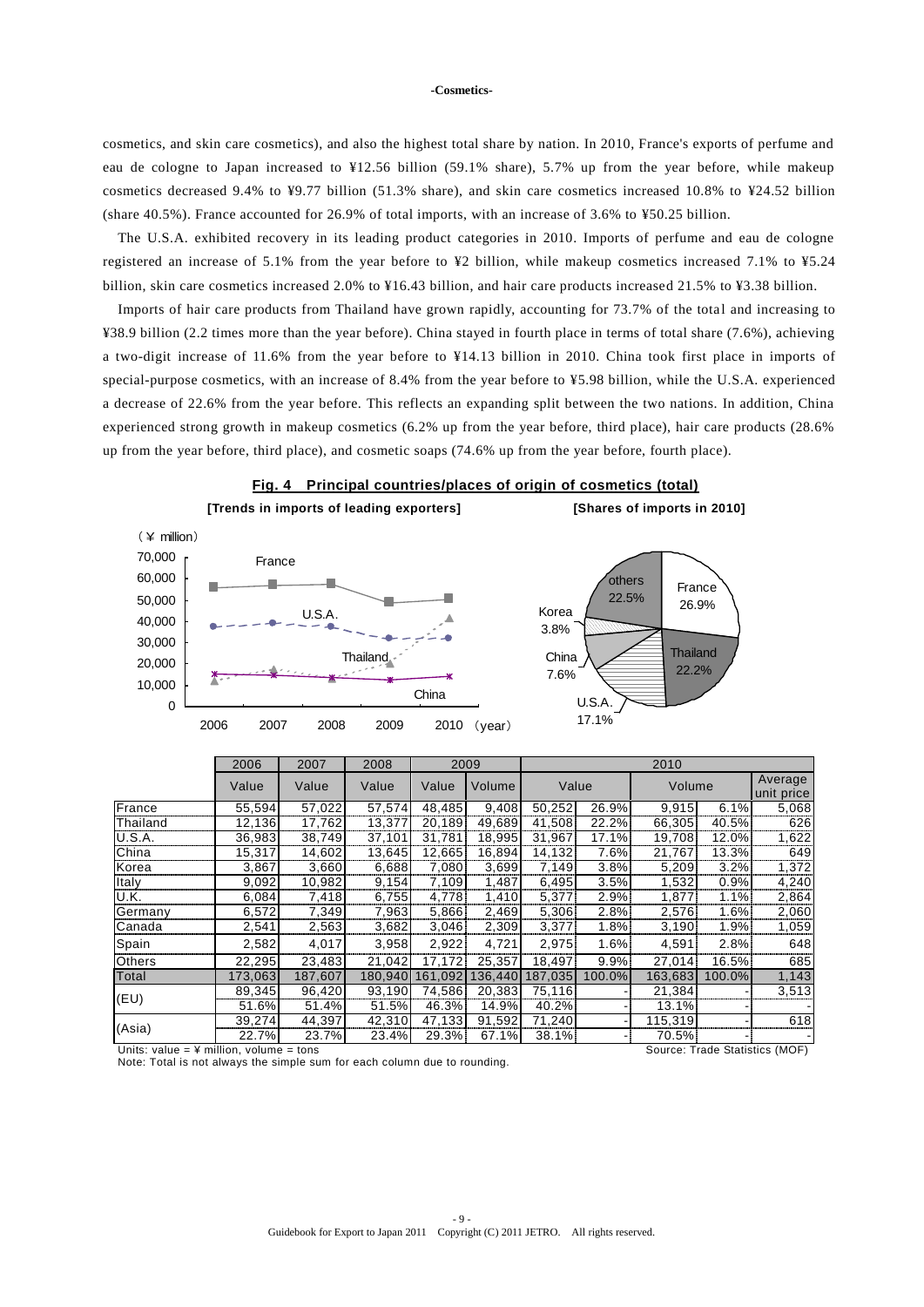|                | Perfume and eau de cologne |                  |                           |                  |                       |                | Makeup cosmetics |                    |                  |                       |  |
|----------------|----------------------------|------------------|---------------------------|------------------|-----------------------|----------------|------------------|--------------------|------------------|-----------------------|--|
| Rank           | Country                    | Value            | Share                     | Yearly<br>change | Average<br>unit price | Country        | Value            | Share              | Yearly<br>change | Average<br>unit price |  |
| 1              | France                     | 12,556           | 59.1%                     | 105.7            |                       | 5,107 France   | 9.773            | 51.3%              | 90.6             | 12,315                |  |
| $\overline{2}$ | Italy                      | 4,418            | 20.8%                     | 94.6             |                       | 5,600 U.S.A.   | 5,239            | 27.5%              | 107.1            | 5,961                 |  |
| 3<br>          | U.S.A.                     | 2,005            | 9.4%                      | 105.1            |                       | 5,190 China    | 3,996            | 21.0%              | 106.2            | 2,738                 |  |
| 4<br>          | Germany                    | 923              | 4.3%                      | 91.7             |                       | 3,728 Korea    | 1,911            | $10.0\%$           | 101.1            | 3,061                 |  |
| 5              | U.K.                       | 608              | 2.9%                      | 91.4             |                       | 7,879 Taiwan   | 1,253            | $6.6\%$            | 104.6            | 964                   |  |
|                |                            |                  | Skin care cosmetics       |                  |                       |                |                  | Hair care products |                  |                       |  |
| Rank           | Country                    | Value            | Share                     | Yearly<br>change | Average<br>unit price | Country        | Value            | Share              | Yearly<br>change | Average<br>unit price |  |
|                | France                     | 24,524           | 40.5%                     | 110.8.           |                       | 4,876 Thailand | 38.901           | 73.7%              | 217.5            | 635                   |  |
| 2<br>          | U.S.A.                     | 16,428           | 27.1%                     | 102.0            |                       | $4,181$ U.S.A. | 3,384            | 6.4%               | 121.5            | 980                   |  |
| 3              | U.K.                       | 3,960            | 6.5%                      | 91.3             |                       | 3,643 China    | 2,223            | 4.2%               | 128.6            | 333                   |  |
| 4              | Korea                      | 3,649            | 6.0%                      | 101.5            |                       | 1,752 Spain    | 2,138            | 4.0%               | 118.6            | 718                   |  |
| 5              | Germany                    | 2,160            | 3.6%                      | 110.8            |                       | 4,345 France   | 2,003            | $3.8\%$            | 94.2             | 2,249                 |  |
|                |                            |                  | Special-purpose cosmetics |                  |                       |                |                  | Cosmetic soaps     |                  |                       |  |
| Rank           | Country                    | Value            | Share                     | Yearly<br>change | Average<br>unit price | Country        | Value            | Share              | Yearly<br>change | Average<br>unit price |  |
| 1              | China                      | 5,976            | 33.3%                     | 108.4            | 521                   | Malaysia       | 2,434            | 41.2%              | 105.1            | 187                   |  |
| 2              | U.S.A.                     | 3,995            | 22.2%                     | 77.4             |                       | 408 U.S.A.     | 916              | 15.5%              | 98.6             | 828                   |  |
| 3              | Canada                     | 2,345            | 13.1%                     | 133.4            |                       | 784 France     | 671              | 11.4%              | 116.1            | 1,548                 |  |
| 4              | Thailand                   | 1,537            | 8.6%                      | 84.0             |                       | 651 China      | 286              | 4.8%               | 174.6            | 296                   |  |
| 5              | Korea                      | 909 <sup>°</sup> | 5.1%                      | 375.9            |                       | 644 Spain      | 275              | $4.7\%$            | 70.6             | 184                   |  |

Units: value =  $4$  million, average unit price =  $4$  per kg Source: Trade Statistics (MOF)

Fig. 5 shows a detailed breakdown of exporters to Japan. The top spots in face powder, foundation creams, base creams, skin milk, and other skin care cosmetics are France and the U.S.A., who are becoming more competitive with each other. From 2009 onward, Thailand, China and other Asian nations have been taking the top spots.

|                                                                    |                               | Total  |          | Yearly | 1st             |              | 2nd              |                |              |                  |
|--------------------------------------------------------------------|-------------------------------|--------|----------|--------|-----------------|--------------|------------------|----------------|--------------|------------------|
|                                                                    |                               | value  | Share    | change | Country         | <b>Share</b> | Yearly<br>change | Country        | <b>Share</b> | Yearly<br>change |
|                                                                    | Perfume and eau de cologne    | 21,255 | 11.4%    |        | 102.2 France    | 59.1%        | 105.7 Italy      |                | 20.8%        | 94.6             |
|                                                                    | .ipsticks                     | 7,440  | 4.0%     |        | 110.6 France    | 50.6%        |                  | 116.1 China    | 16.6%        | 102.7            |
|                                                                    | Eye makeup                    | 9,145  | 4.9%     |        | 88.5 France     | 36.2%        |                  | 76.0 China     | 22.4%        | 113.4            |
| Makeup<br>cosmetics                                                | Manicure or<br>pedicure       | 3,310  | 1.8%     |        | 88.7 U.S.A.     | 32.0%        |                  | 98.8 Taiwan    | 19.0%        | 110.2            |
|                                                                    | Face powder                   | 1.672  | 0.9%     |        | 121.6 U.S.A.    | 41.2%        |                  | 181.0 France   | 30.5%        | 121.9            |
|                                                                    | <b>Foundation creams</b>      | 4,920  | 2.6%     |        | 89.2 France     | 33.4%        |                  | 79.4 U.S.A.    | 26.8%        | 108.5            |
|                                                                    | Base cream                    | 5,580  | 3.0%     |        | 107.2 France    | 49.9%        |                  | 127.4 U.S.A.   | 21.8%        | 101.7            |
| Skin care                                                          | Skin milk                     | 6,700  | 3.6%     |        | 103.9 U.S.A.    | 35.9%        |                  | 100.3 France   | 35.1%        | 122.6            |
| cosmetics                                                          | Other face cream              | 23,786 | 12.7%    |        | 106.7 France    | 41.4%        |                  | 119.0 U.S.A.   | 23.5%        | 107.5            |
|                                                                    | Other skin care<br>cosmetics  | 24,551 | $13.1\%$ |        | 101.8 France    | 38.8%        |                  | 97.7 U.S.A.    | 29.4%        | 98.7             |
|                                                                    | Shampoo                       | 20,240 | 10.8%    |        | 175.8 Thailand  | 80.7%        |                  | 193.2 U.S.A.   | 6.7%         | 126.7            |
|                                                                    | Permanent wave<br>preparation | 360    | 0.2%     |        | 420.6 Thailand  | 43.3%        |                  | - China        | 42.3%        | 414.0            |
| Hair care                                                          | Hair lacquers                 | 71     | 0.0%     |        | 70.2 Korea      | 53.5%        |                  | $113.7$ U.S.A. | 31.3%        | 42.7             |
| products                                                           | Hair cream,<br>perfume oil    | 1.630  | 0.9%     |        | 81.4 China      | 35.8%        |                  | 144.8 U.S.A.   | 18.4%        | 122.8            |
|                                                                    | Other hair care<br>products   | 30,497 | 16.3%    |        | 185.3 Thailand  | 72.6%        |                  | 255.5 U.S.A.   | 5.6%         | 120.3            |
|                                                                    | For shaving                   | 1,025  | 0.5%     |        | 229.0 Australia | 31.9%        | 553.1 U.K.       |                | 24.1%        | 511.0            |
| Special-<br>purpose                                                | Personal<br>deodorants, etc.  | 1,723  | 0.9%     |        | 83.8 Thailand   | 87.1%        |                  | $83.9$ U.S.A.  | 4.6%         | 81.7             |
| cosmetics                                                          | Bath preparation              | 3.166  | 1.7%     |        | 102.8 China     | 69.6%        |                  | 96.6 Germany   | 13.6%        | 121.1            |
|                                                                    | Other                         | 11,717 | 6.3%     |        | 107.6 China     | 31.8%        |                  | 117.4 U.S.A.   | 31.7%        | 75.9             |
| Cosmetic                                                           | Solid face soap               | 4,959  | 2.7%     |        | 108.1 Malaysia  | 49.0%        |                  | 104.9 U.S.A.   | 11.4%        | 133.4            |
| soaps                                                              | Other face soap               | 945    | 0.5%     |        | 110.7 U.S.A.    | 37.0%        |                  | 69.3 Thailand  | 17.2%        | 187.3            |
| Units: total value = $4$ million<br>Source: Trade Statistics (MOF) |                               |        |          |        |                 |              |                  |                |              |                  |

Note: Total is not always the simple sum for each column due to rounding.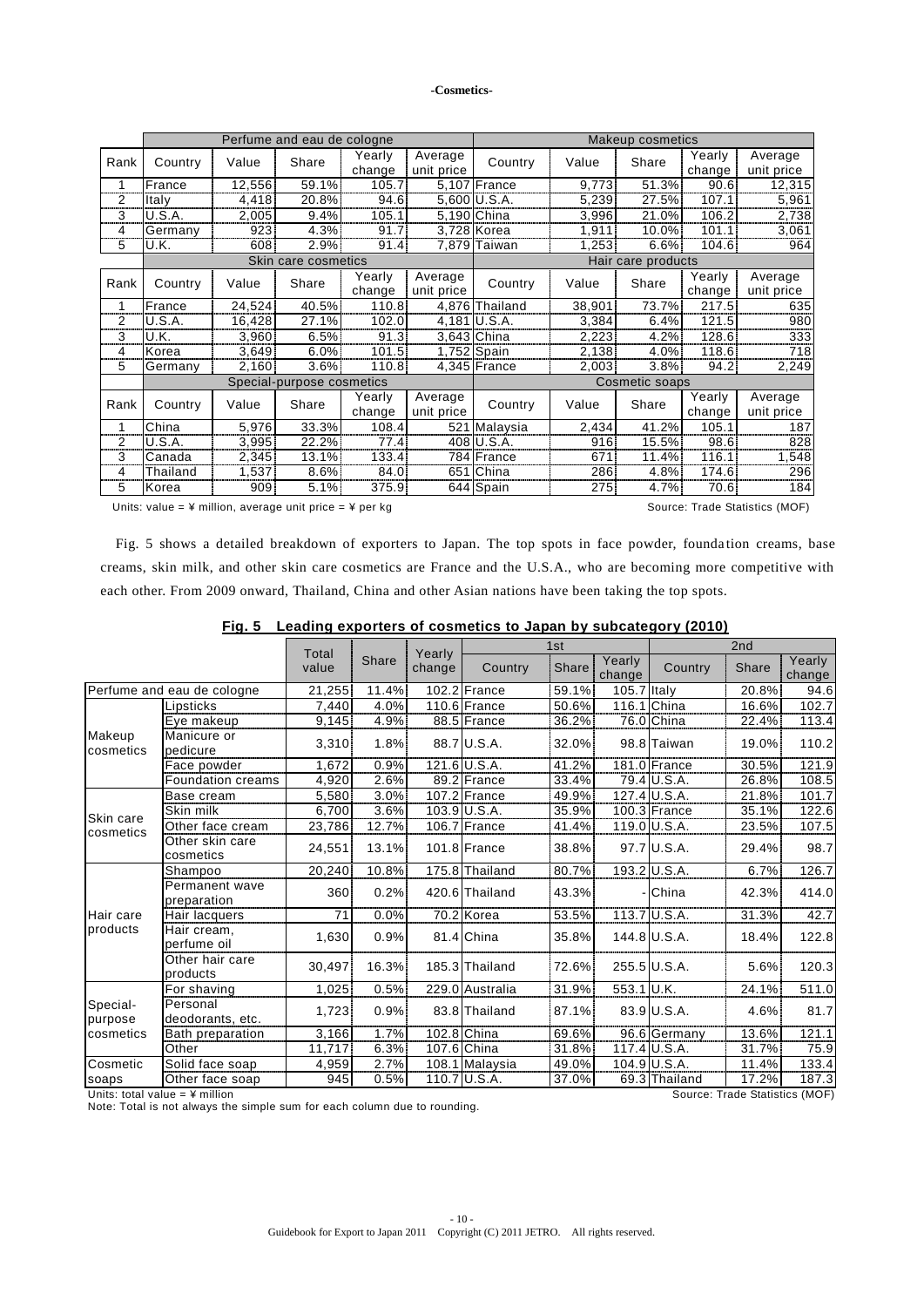## **(2) Import Market Share in Japan**

The domestic cosmetic market posted a significant decrease of 7.8% from the year before to ¥1,390.2 billion in 2009, but showed a slight recovery to ¥1,412 billion, 2.1% up from the year before in 2010. On the other hand, imported cosmetics, which have traditionally been characterized by brand names and high grades, were avoided as luxury goods as the frugality trend continued during the depression as a result of economic stagnation and the resulting reduction in incomes. For this reason, imported cosmetics registered a decrease of 11.1% from the year before to ¥159.1 billion in 2009, exceeding the percentage fall in domestic cosmetics. In 2010, imported cosmetics generally registered an increase of 16.3% from the year before to ¥185 billion, due to the increase of hair care products being imported from Thailand.

|                     | 2006      | 2007      | 2008      | 2009      | 2010      | Yearlv |
|---------------------|-----------|-----------|-----------|-----------|-----------|--------|
|                     |           |           |           |           |           | change |
| Domestic shipments  | 1.499.725 | 1,510,696 | 1.507.105 | 1.390.243 | 1.419.957 | 102.1  |
| Imports             | 171.057   | 185.600   | 178.932   | 159.083   | 185.025   | 116.3  |
| <b>Total market</b> | .670.782  | .696.296  | .686.037  | 1.549.326 | 1.604.982 | 103.6  |
| Imports' share      | 10.2%     | 10.9%     | 10.6%     | 10.3%     | 11.5%!    |        |

| Fig. 6 Changes in import market share in Japan |
|------------------------------------------------|
|------------------------------------------------|

| [By category]                                                                                                            |                    | 2007    | 2008    | 2009    | 2010    | Yearly<br>change |
|--------------------------------------------------------------------------------------------------------------------------|--------------------|---------|---------|---------|---------|------------------|
|                                                                                                                          | Domestic shipments | 4.635   | 4.826   | 4.060   | 4,819   | 118.7            |
|                                                                                                                          | Imports            | 29,170  | 26.720  | 20,788  | 21.255  | 102.2            |
| Perfume and eau de cologne<br>Makeup cosmetics<br>Skin care cosmetics<br>Hair care products<br>Special-purpose cosmetics | Total market       | 33,805  | 31,546  | 24,848  | 26,074  | 104.9            |
|                                                                                                                          | Imports' share     | 86.3%   | 84.7%   | 83.7%   | 81.5%   |                  |
|                                                                                                                          | Domestic shipments | 367,094 | 355,901 | 301.740 | 301,372 | 99.9             |
|                                                                                                                          | Imports            | 33,206  | 32,039  | 27,685  | 26,487  | 95.7             |
|                                                                                                                          | Total market       | 400,300 | 387,940 | 329,425 | 327,859 | 99.5             |
|                                                                                                                          | Imports' share     | 8.3%    | 8.3%    | 8.4%    | 8.1%    |                  |
|                                                                                                                          | Domestic shipments | 650,461 | 662,338 | 608,490 | 636,082 | 104.5            |
|                                                                                                                          | Imports            | 68,015  | 70,979  | 58,063  | 60,617  | 104.4            |
|                                                                                                                          | Total market       | 718,476 | 733,317 | 666,553 | 696,699 | 104.5            |
|                                                                                                                          | Imports' share     | 9.5%    | 9.7%    | 8.7%    | 8.7%    |                  |
|                                                                                                                          | Domestic shipments | 420,161 | 414,614 | 412,321 | 411,773 | 99.9             |
|                                                                                                                          | Imports            | 28,691  | 25,037  | 30,167  | 52,798  | 175.0            |
|                                                                                                                          | Total market       | 448,852 | 439,651 | 442,488 | 464,571 | 105.0            |
|                                                                                                                          | Imports' share     | 6.4%    | 5.7%    | 6.8%    | 11.4%   |                  |
|                                                                                                                          | Domestic shipments | 68,344  | 69,426  | 63,633  | 65,911  | 103.6            |
|                                                                                                                          | Imports            | 26,519  | 24,157  | 22,381  | 23,868  | 106.6            |
|                                                                                                                          | Total market       | 94,863  | 93,583  | 86,014  | 89,779  | 104.4            |
|                                                                                                                          | Imports' share     | 28.0%   | 25.8%   | 26.0%   | 26.6%   |                  |

Units: ¥ million Source: Yearbook of Cosmetics Shipment Statistics (METI), Trade Statistics (MOF)

## **(3) Changes in Volume of Imports and Backgrounds**

Around 2007, under relatively good economic conditions, imported cosmetics were strong in terms of brand names and high grade, but these conventional strong points have actually inhibited the consumption of imported products in the face of economic stagnation, and the reduction of consumers' incomes caused by deflation, since the autumn of 2008 onwards. While the domestic cosmetics market is being polarized between high-cost and low-cost zones, imported cosmetics will be dominated by traditional high-grade articles such as perfume and eau de cologne, makeup cosmetics, and skin care cosmetics. On the other hand, imports of low-cost hair care products, special-purpose cosmetics and cosmetic soaps from Asia are increasing.

The domestic cosmetics market has various purchase groups and needs that depend on different types of distribution channels; a channel for department stores and cosmetics specialty stores, a self-selection sales channel for mass merchandisers, drugstores and convenience stores, a non-shop channel for door-to-door sales and mail-order, and commercial cosmetic channel for hair care salons. Consequently, it becomes impo rtant to apply sales measures that suit the characteristics and strong points of imported products.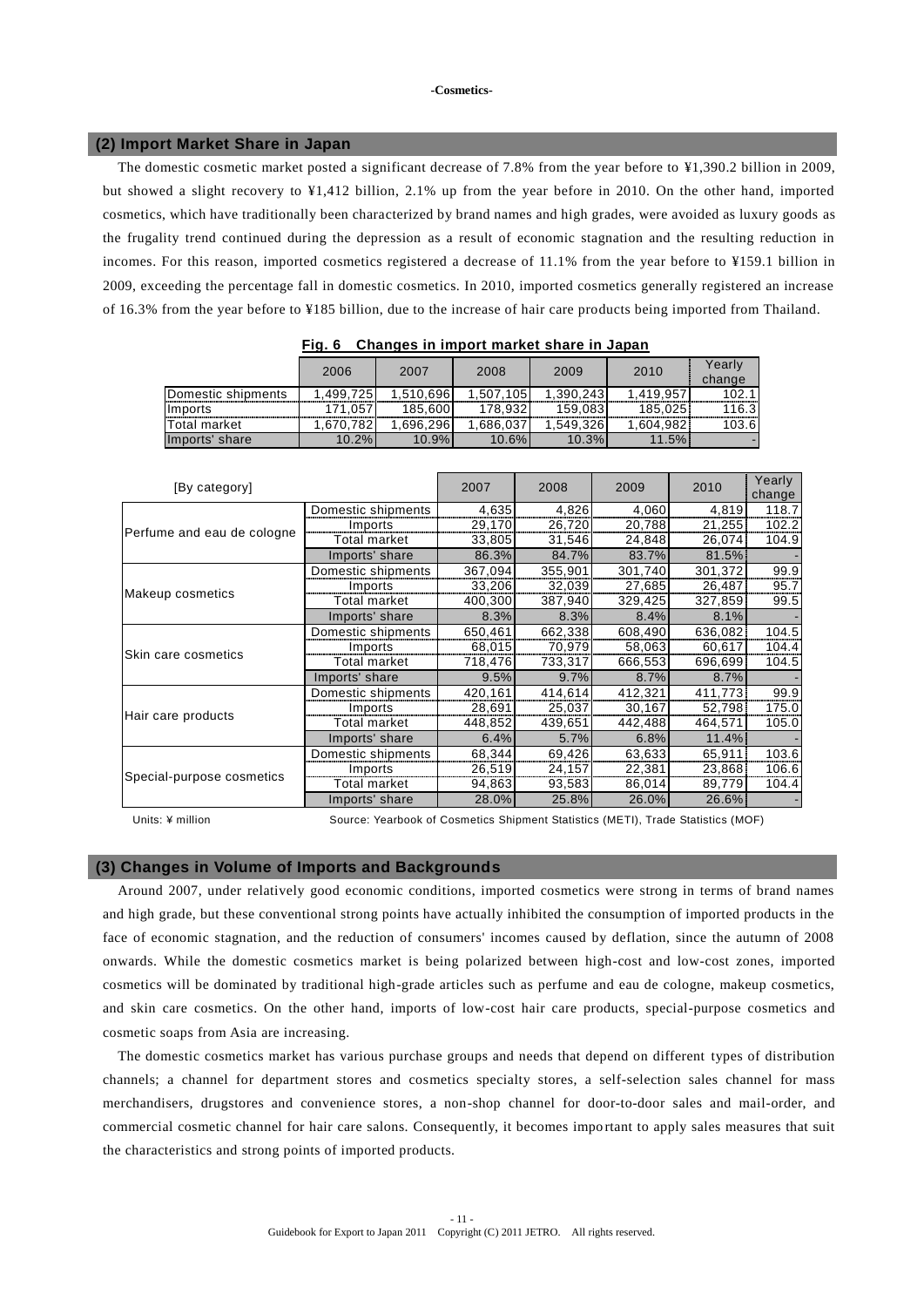## **5. Domestic Distribution**

## **(1) Trade Practice**

As noted above, cosmetics characterize the different types of distribution channels. The following shows the characteristics of major distribution channels.

## **<Price-maintained merchandise channel>**

In the price-maintained merchandise channel, a chain store contract with cosmetic specialty stores is concluded to send sales staff and sell cosmetics. Commodities pass to the specialty stores at wholesale through sales subsidiaries of cosmetics manufacturers. This channel characterizes a slightly high level of normal wholesale rate of about 70%, an incentive (4%-15%) in proportion to sales, an award for excellent stores, and a basic system for sales at nationwide uniform suggested prices.



\* Price-maintained merchandise is cosmetics that are sold by cosmetics specialty stores.

## **<Self-selection merchandise distribution system>**

Essentially, self-selection commodities pass to mass merchandisers, drugstores and convenience stores through cosmetics wholesalers (partially direct sales by cosmetic manufacturers). The wholesale rate depends on the sales volume, while the merchandise is sold at a discount at the discretion of the store. Cosmetics sold by mass merchandisers are mainly those manufactured by large companies such as Shiseido, Kanebo, Kose, and Kao. Sales per mass merchandiser are lower than those per department store, but total sales by the merchandisers are higher than those by department stores due to the large number of stores. Cosmetics companies conduct a purchase negotiation with the mass merchandisers' headquarters, support sales for each store, send sales staff, educate the employees of the merchandisers, and provide POP (point of purchase advertising). Drugstores conduct store management and assortment by themselves, have a wide assortment of merchandise for different consumer targets (mainly young women), and discount the cosmetics in the case of bulk purchases from the headquarters and by self-selection sales. In convenience stores, cosmetics sales have traditionally been limited due to the high proportion of male consumers and the low purchase unit price per customer. At present, however, large companies are focusing their efforts on selling cosmetics through convenience stores, for instance, Shiseido's exclusive merchandise for the convenience stores "Kesho Wakusei" and Kose's exclusive merchandise for Seven Eleven "Sekkisui."

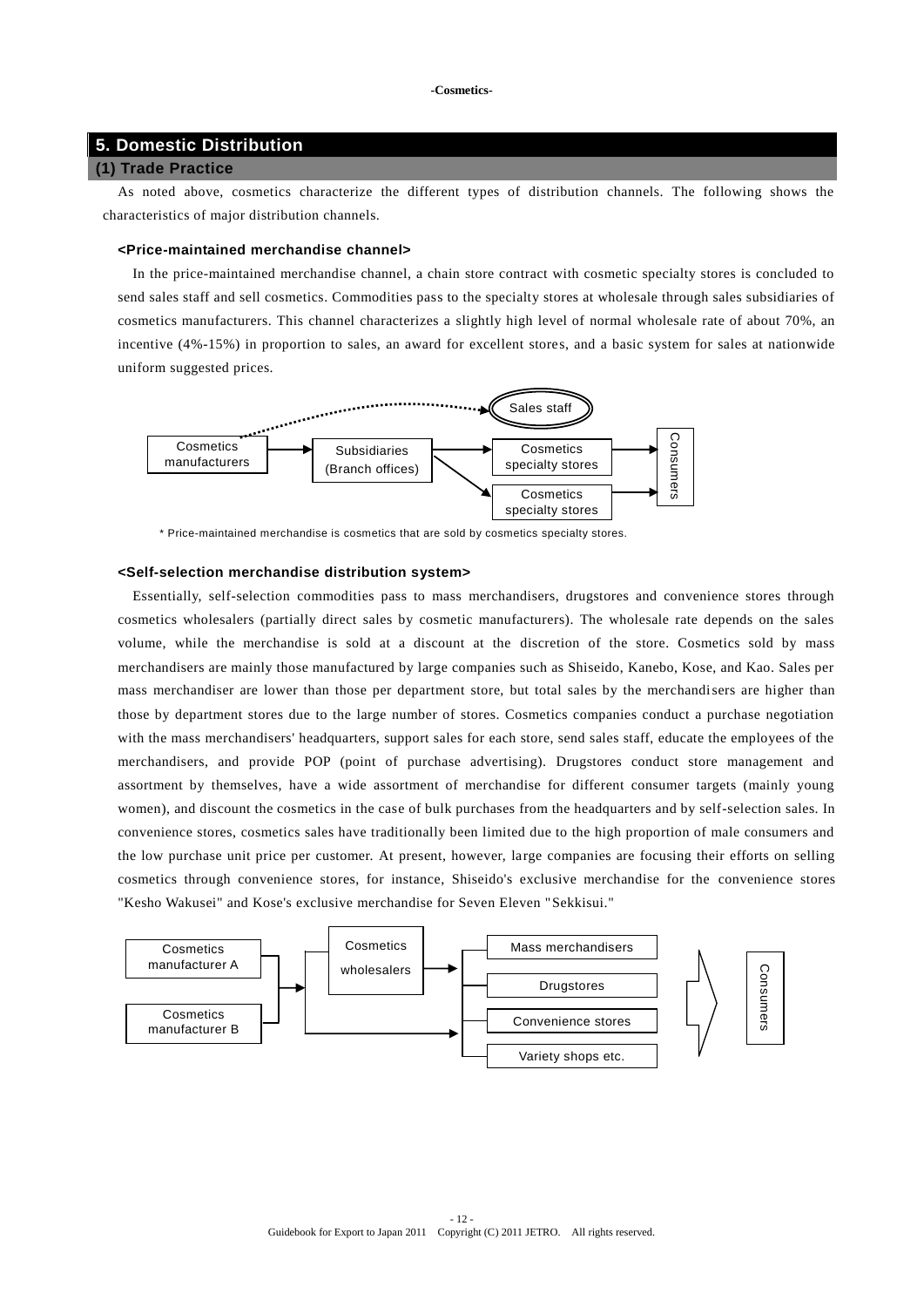#### **<Department stores>**

 In department stores, the sales staff from the cosmetics manufacturers sell their commodities directly to consumers in most cases. The sales of cosmetics in department stores are very sensitive to effective displays, but a sales quota per square meter is imposed by the department stores. If the quota cannot be accomplished, it will lead to a change in the sales agreement conditions or a pull-out from the stores.



#### **<Door-to-door and mail-order sales>**

Door-to-door sales posted a remarkable growth during the 1960s and 1970s. Door-to-door sales staff visit consumers' homes to present and sell cosmetics. In the past, this type of sales grew on the back of an incentive system for the sales staff, but in recent years has faced an ongoing hostile environment due to the facts that the increase in double-income families also led to a drop in the number of females at home, that the Act on the Protection of Personal Information has been enforced, and that more consumers do not want home visits. Demand for mail-order sales is expanding due to the enhanced convenience of the Internet and cell phones, due to the appearance of mail-order program channels by CS broadcasting, and due to the rapid improvement in the services offered by couriers. In addition to the conventional long-established manufacturers that utilize mail-order sales, newly emerging cosmetics manufacturers that have been in business for around five years are increasing their sales momentum in this market. Their keywords for appealing to consumers characterize new ingredients or functions such as "ozone" and "ocean collagen" rather than "whitening" and "anti-aging."



## **(2) Domestic Market Situations**

## **<Domestic market trends>**

The Japanese cosmetics market was the world's second largest at ¥1.605 trillion on a market total value basis (including imports) in 2010, behind only the U.S.A. Domestic factory shipments excluding imports stayed in the order of ¥1.4 trillion for the late 1990s to 2004. The market is mature in terms of its sophistication. The shipments topped the ¥1.5 trillion mark in 2005, and were expected to increase steadily. Since the Lehman Shock in the autumn of 2008, the cosmetics market has shrunk in line with the significant slowdown in the domestic e conomy. Domestic shipments fell to ¥1.39 trillion in 2009, 7.8% down from the year before, recovering slightly to ¥1.42 trillion in 2010, or the level existing in 2000.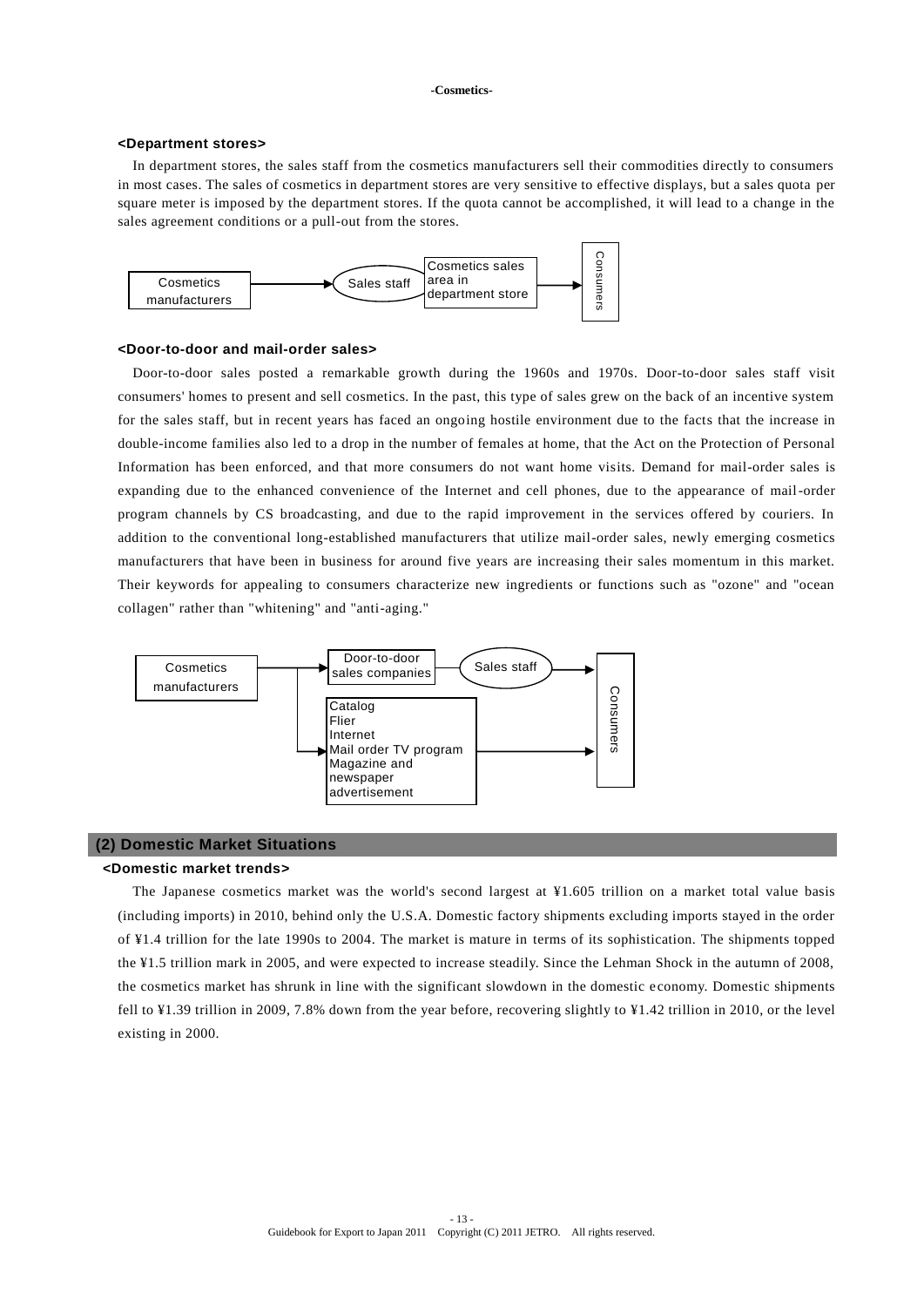

## **Fig. 7 Changes in cosmetics market scale and share**

Sources: Yearbook of Cosmetics Shipment Statistics (METI), Trade Statistics (MOF)

Japanese women tend to think of cosmetics not as something to cover up skin deficiencies, but rather as skin care cosmetics that make their skin more attractive. Compared with Western women, Japanese women tend to use smaller amounts of makeup and fragrances such as perfume and eau de cologne. The cosmetics market in Japan has been driven by consumer demand for skin care cosmetics. A breakdown of domestic factory shipments by product category in 2010 shows that skin lotion, facial cream and foam, cleansing cream, essences and other skin care cosmetics made up 43.4% of the total (¥636.1 billion, 4.5% up from the year before). Domestic factory shipments of most skin care cosmetics increased by only a few percentage points in 2010, while sales of male skin care co smetics hit ¥19.4 billion, 20.2% up from the year before, due mainly to younger people having a heightened awareness of the importance of skin care.

Domestic factory shipments of hair care products follow those of skin care cosmetics. In 2010, hair care products made up 28.9% of the total (¥411.8 billion, same as the year before). In particular, shampoo, hair dye, and treatments, the three leading commodities in terms of demand, accounted for about 70% of all hair care products. Makeup cosmetics include foundation creams, lipsticks, and eye makeup. Among these, foundation creams accounted for about 45% of makeup cosmetics. Eye makeup has been in steady demand by younger consumer groups over the last few years. Blusher was often highlighted in fashion magazines in 2010, while cosmetics manufacturers significantly increased the number of commodities. As a result, domestic factory shipments of makeup cosmetics in 2010 reached ¥12.1 billion, up 21.1% from the year before.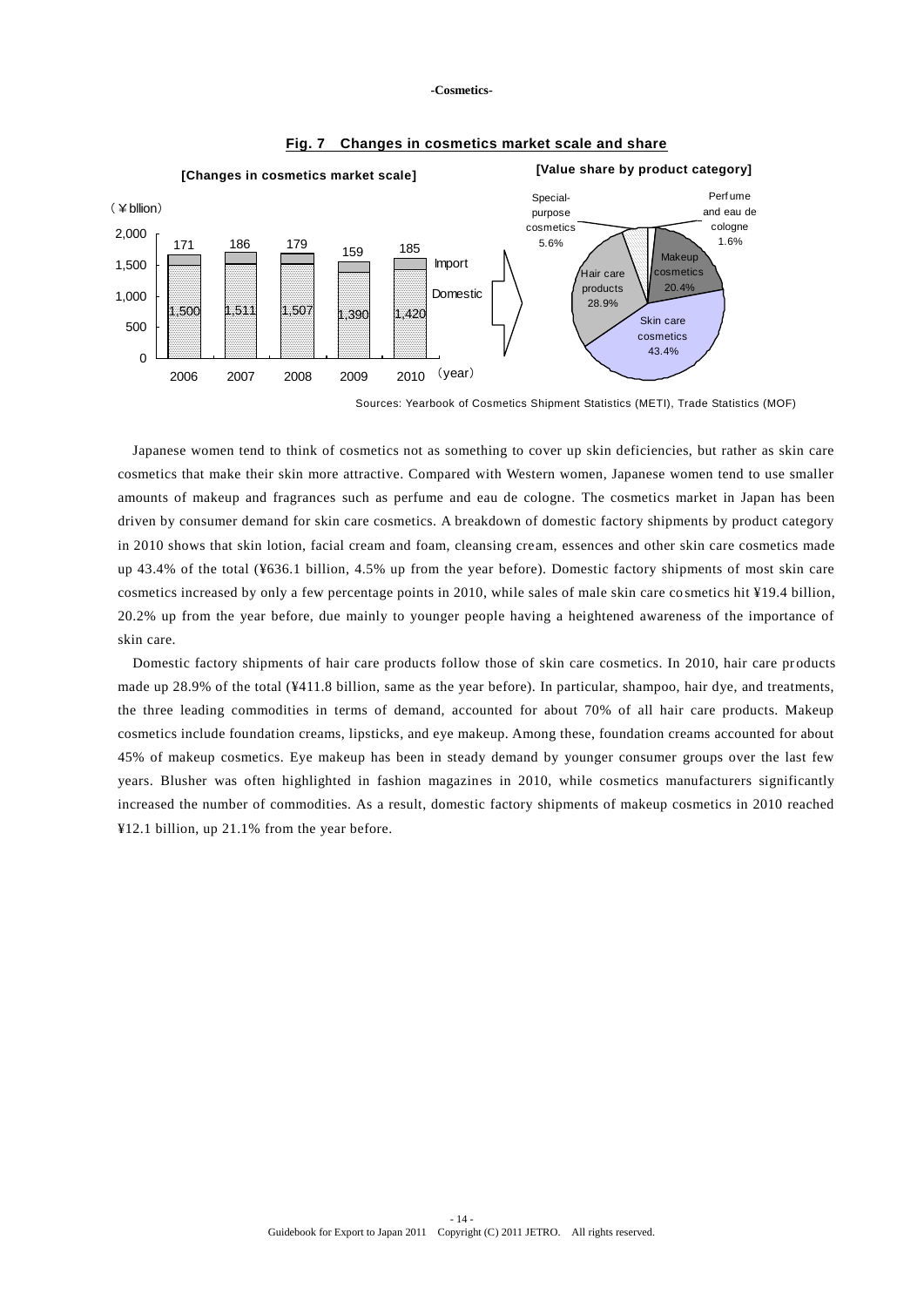|                                               | 2008    | 2009                          |         |                  |       | 2010             |                  |              |                       |
|-----------------------------------------------|---------|-------------------------------|---------|------------------|-------|------------------|------------------|--------------|-----------------------|
| Items                                         | Value   | Value                         | Value   | Yearly<br>change | Share | Volume           | Yearly<br>change | Share        | Average<br>unit price |
| (1) Perfume and eau de<br>cologne (subtotal)  | 4,826   | 4,060                         | 4,819   | 118.7            | 0.3%  | 6,291            | 135.3            | 0.2%         | 766                   |
| (2) Hair care products<br>(subtotal)          | 414,614 | 412,321                       | 411,773 | 99.9             | 29.0% | 1,162,272        | 94.5             | 44.9%        | 354                   |
| Shampoo                                       | 108,813 | 106,542                       | 105,097 | 98.6             | 7.4%  | 346,130          | 91.9             | 13.4%        | 304                   |
| Hair rinse                                    | 32,561  | 32,146                        | 29,158  | 90.7             | 2.1%  | 128,855          | 73.2             | 5.0%         | 226                   |
| Hair tonic                                    | 19,134  | 17,317                        | 17,135  | 98.9             | 1.2%  | 22,770           | 103.4            | 0.9%         | 753                   |
| Hear treatment                                | 75,605  | 76,784                        | 81,559  | 106.2            | 5.7%  | 195,996          | 108.4            | 7.6%         | 416                   |
| Pomade, hair cream, and<br>hair oil           | 19,656  | 16,443                        | 15,233  | 92.6             | 1.1%  | 51,280           | 93.8             | 2.0%         | 297                   |
| Liquid and foaming<br>permanent wave compound | 16,994  | 15,991                        | 16,406  | 102.6            | 1.2%  | 48,996           | 101.1            | 1.9%         | 335                   |
| Set lotion                                    | 6,675   | 10,065                        | 10,152  | 100.9            | 0.7%  | 29,044           | 103.1            | 1.1%         | 350                   |
| Hair spray                                    | 23,953  | 23,685                        | 22,451  | 94.8             | 1.6%  | 59,235           | 96.5             | 2.3%         | 379                   |
| Hair dye                                      | 95,021  | 97,888                        | 99,343  | 101.5            | 7.0%  | 249,237          | 99.5             | 9.6%         | 399                   |
| Other hair care products                      | 16,202  | 15,459                        | 15,239  | 98.6             | 1.1%  | 30,729           | 98.0             | 1.2%         | 496                   |
| (3) Skin care cosmetics<br>(subtotal)         | 662,338 | 608,490                       | 636,082 | 104.5            | 44.8% | 826,227          | 107.1            | 31.9%        | 770                   |
| Facial cream and foam                         | 54,999  | 51,592                        | 52,002  | 100.8            | 3.7%  | 141,052          | 93.5             | 5.5%         | 369                   |
| Cleansing cream                               | 59,672  | 53,524                        | 54,420  | 101.7            | 3.8%  | 112,150          | 110.4            | 4.3%         | 485                   |
| Massage and cold cream                        | 12,233  | 10,181                        | 10,371  | 101.9            | 0.7%  | 21,132           | 141.1            | 0.8%         | 491                   |
| Moisture cream                                | 76,522  | 71,197                        | 78,119  | 109.7            | 5.5%  | 53,142           | 118.5            | 2.1%         | 1,470                 |
| Skin milk                                     | 76,693  | 68,979                        | 70,139  | 101.7            | 4.9%  | 53,710           | 100.7            | 2.1%         | 1,306                 |
| Skin lotion                                   | 164,241 | 149,748                       | 153,305 | 102.4            | 10.8% | 166,755          | 108.8            | 6.4%         | 919                   |
| Essence                                       | 131,134 | 116,536                       | 125,065 | 107.3            | 8.8%  | 66,613           | 113.4            | 2.6%         | 1,877                 |
| Packs                                         | 25,913  | 23,092                        | 24,196  | 104.8            | 1.7%  | 31,624           | 104.0            | 1.2%         | 765                   |
| Male skin care cosmetics                      | 17,600  | 16,134                        | 19,386  | 120.2            | 1.4%  | 69,909           | 117.6            | 2.7%         | 277                   |
| Other skin care cosmetics                     | 43,332  | 47,508                        | 49,079  | 103.3            | 3.5%  | 110,138          | 105.7            | 4.3%         | 446                   |
| (4) Makeup cosmetics<br>(subtotal)            | 355,901 | 301,740                       | 301,372 | 99.9             | 21.2% | 405,675          | 102.3            | 15.7%        | 743                   |
| Foundation creams                             | 160,240 | 134,793                       | 135,169 | 100.3            | 9.5%  | 120,855          | 105.7            | 4.7%         | 1,118                 |
| Face powder                                   | 23,671  | 20,617                        | 21,377  | 103.7            | 1.5%  | 15,015           | 108.8            | 0.6%         | 1,424                 |
| Lipsticks                                     | 41,459  | 35,470                        | 33,863  | 95.5             | 2.4%  | 44,622           | 94.8             | 1.7%         | 759                   |
| Lip balm                                      | 14,892  | 9,198                         | 8,699   | 94.6             | 0.6%  | 45,629           | 97.9             | 1.8%         | 191                   |
| <b>Blusher</b>                                | 12,392  | 10,016                        | 12,126  | 121.1            | 0.9%  | 15,072           | 122.9            | 0.6%         | 805                   |
| Eye makeup                                    | 45,888  | 41,404                        | 41,002  | 99.0             | 2.9%  | 64,366           | 102.3            | 2.5%         | 637                   |
| Eyebrow pencil, eyelashes                     | 44,143  | 39,320                        | 38,432  | 97.7             | 2.7%  | 65,486           | 103.2            | 2.5%         | 587                   |
| Nail makeup (incl.<br>nail-polish remover)    | 8,757   | 7,611                         | 6,652   | 87.4             | 0.5%  | 29,319           | 93.5             | 1.1%         | 227                   |
| Other makeup cosmetics                        | 4,459   | 3,310                         | 4,051   | 122.4            | 0.3%  | 5,311            | 113.3            | 0.2%         | 763                   |
| (5) Special-purpose<br>cosmetics (subtotal)   | 69,426  | 63,633                        | 65,911  | 103.6            | 4.6%  | 185,824          | 108.8            | 7.2%         | 355                   |
| Sunscreen/suntan<br>cosmetics                 | 32,850  | 28,894                        | 31,961  | 110.6            | 2.3%  | 46,510           | 112.8            | 1.8%         | 687                   |
| Shaving and bath<br>cosmetics                 | 9,515   | 11,955                        | 10,046  | 84.0             | 0.7%  | 41,394           | 94.1             | 1.6%         | 243                   |
| Other special-purpose<br>cosmetics            | 27,061  | 22,784                        | 23,903  | 104.9            | 1.7%  | 97,921           | 114.4            | 3.8%         | 244                   |
| <b>Cosmetics: Total</b>                       |         | 1,507,105 1,390,243 1,419,957 |         | 102.1            |       | 100.0% 2,586,288 |                  | 100.5 100.0% | 549                   |

**Fig. 8 Changes in domestic shipments of cosmetics by product category**

Units: value = ¥ million, volume = 1,000 units, average unit price = ¥ per unit Source: Yearbook of Cosmetics Shipment Statistics (METI) Note: Total is not always the simple sum for each column due to rounding.

## **[Progression of price reduction]**

In 2010, the cosmetics market was characterized by ever-lower prices as a result of economic stagnation and the resulting deflation and reduction in incomes in the self-selection sales channels such as mass merchandisers and drugstores. Consequently, Shiseido, Kanebo, Kose, and other major cosmetics manufacturers entered the low-cost skin care cosmetics market. "Chifure" and "Hada Labo (Rohto Pharmaceutical)," which focus on low-cost cosmetics in the same channel, started to sell new commodities. The cosmetics market is experiencing fiercer competition among these players. In particular, the biggest cosmetics company in Japan, Shiseido, has rolled out its "Senka" mainly in drugstores where it has lagged behind in selling low-cost products costing less than 1,000 yen, focusing its efforts on sales promotion in the low-cost market with huge promotion budgets.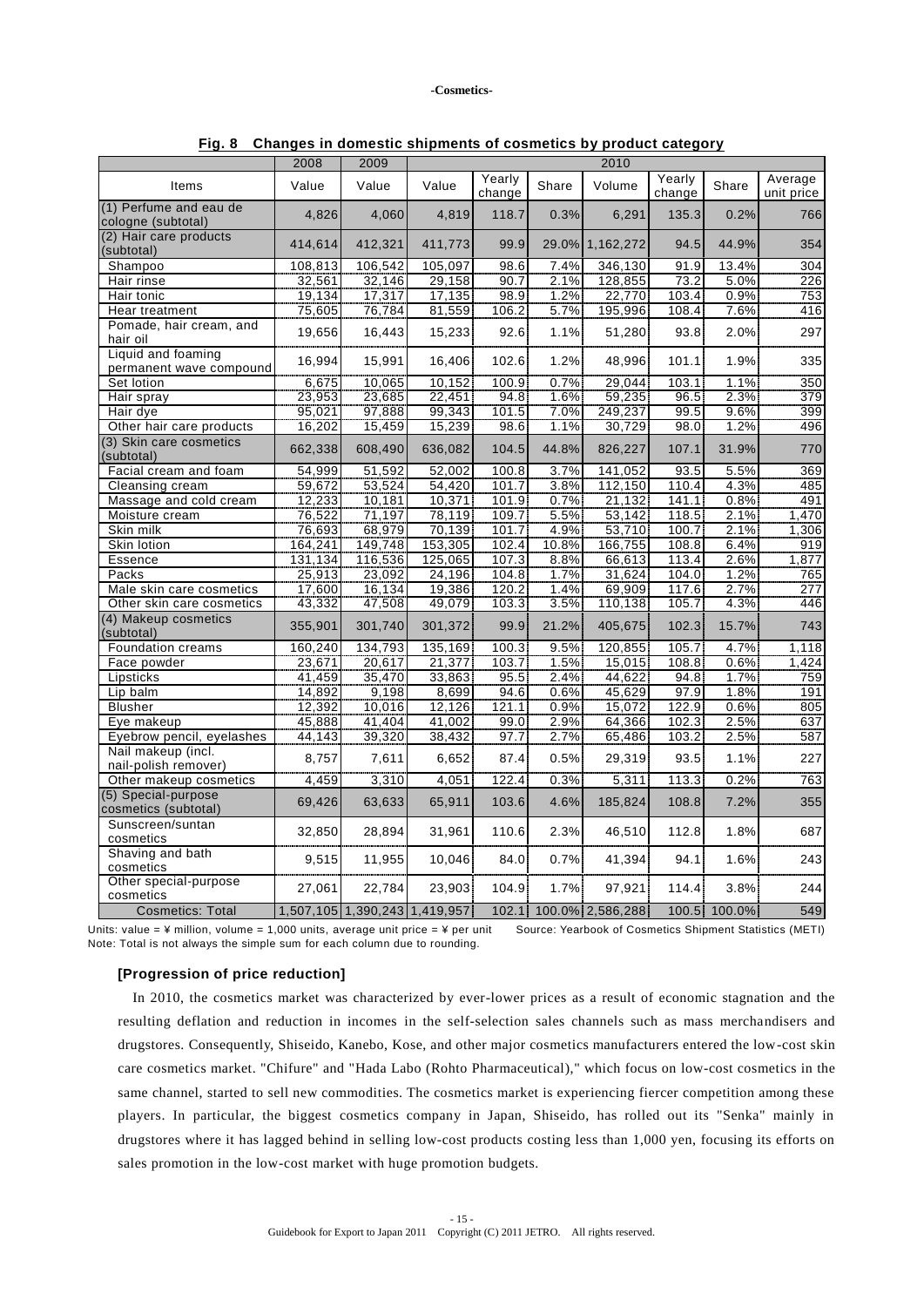#### **[New entry and another industries' involvement]**

Cosmetic commodities basically have a low cost percentage (the raw material constituent of the price is said to be about 20%) and a large margin of profit. Consequently, other industries have often entered the cosmetics market. Fuji Film launched "Asterisk" cosmetics in 2008, and Nichirei started to sell "SYLVAN" skin care products in 2009, followed by the "NANAROBE" cosmetics made by Combi, a baby item maker. Furthermore, Asahi Beer and Choya, major names in the brewing industry, have both started their own cosmetics businesses.

## **[Functionality cosmetics]**

With higher demand for effect, efficacy and functionality of cosmetics in recent years, the words "skin-whitening," "anti-aging," and "solution for sensitive skin" have become keywords. Anti-aging cosmetics, in general, were developed to improve certain symptoms such as age spots and wrinkles. In addition to normal skin care ingredients, natural ingredients or various ingredients such as hyaluronan and royal jelly are being used as cosmetics ingredients. The main commodities include Shiseido's "ACTEAHEART," which is focused on women aged 50 to 59, Kao's "GRACE SOFINA," Kanebo's "EVITA," Shiseido's "BENEFIQUE" enhancing moisture effectiveness, and Kanebo's "TWANY." The market for these cosmetics is growing.

#### **[Natural cosmetics]**

Natural cosmetics for sensitive skins, called Natural Cosme or Organic Cosme, have seen a steady increase in demand in recent years. These natural cosmetics are demanded mainly by consumers suffering from sensitive skin as well as by those desiring skin- and environment-friendly cosmetics. The development of natural cosmetics was promoted based on the concepts that chemical constituents should be reduced or eliminated, that only natural or plant ingredients should be used, and that the cosmetics should contain ingredients that protect the skin from external irritants. More recently, cosmetics manufacturers have been focusing on cosmetics that contain herbal or natural ingredients with low immediate effectiveness but without any side effects. Yuuka Co., Ltd., which started its business in 2003, posted sales of ¥10 billion despite offering only one commodity, namely its "CHA NO SHIZUKU" facial soap.

## **[Organic certification]**

Currently, organic certifications in Japan include France's "ECOCERT" (started in Japan in 2009) and Germany's "BDIH" (started in Japan in 2011). Organic-certified cosmetics are imported into Japan mainly from France, followed by Germany. At present, Japan has no legal standards to certify "organic cosmetics," but certain NPOs and private NGOs started working toward a certification system in 2007. These organizations have their own rigorous certification standards from a standpoint of consumers for organic certification (At this time, however, no commodities have been formally certified). In Japan, the "Japan Organic Cosmetics Organization" and the "Japan Organic Cosmetics Association" promote themselves as certification bodies.

### **[Original equipment manufacturing (OEM) of cosmetics]**

In the cosmetics market, there is a wide variety of needs, which depend on the price band, distribution channel, and item. Various commodities are offered on the market in response to these needs. Other industries that support new trends such as functionality and organic cosmetics have been entering the cosmetics market. For this reason, it has become difficult for a single cosmetics manufacturer to develop and manufacture every commodity. Under these circumstances, the need for the original equipment manufacturing (OEM) of cosmetics has been increasing in recent years. The need to manufacture cosmetics on a consignment basis are oriented to the capabilities of manufacturing, technology and research & development that offer optimum equipment, stable supply, and the lowest costs. The most important requirement of an OEM manufacturer is to deliver a commodity on time despite short lead times, while maintaining its high quality and to offer lower production costs than in consignors. More recently, some cosmetics OEM manufacturers have been developing exclusive raw materials that can only be used by consignors, in order to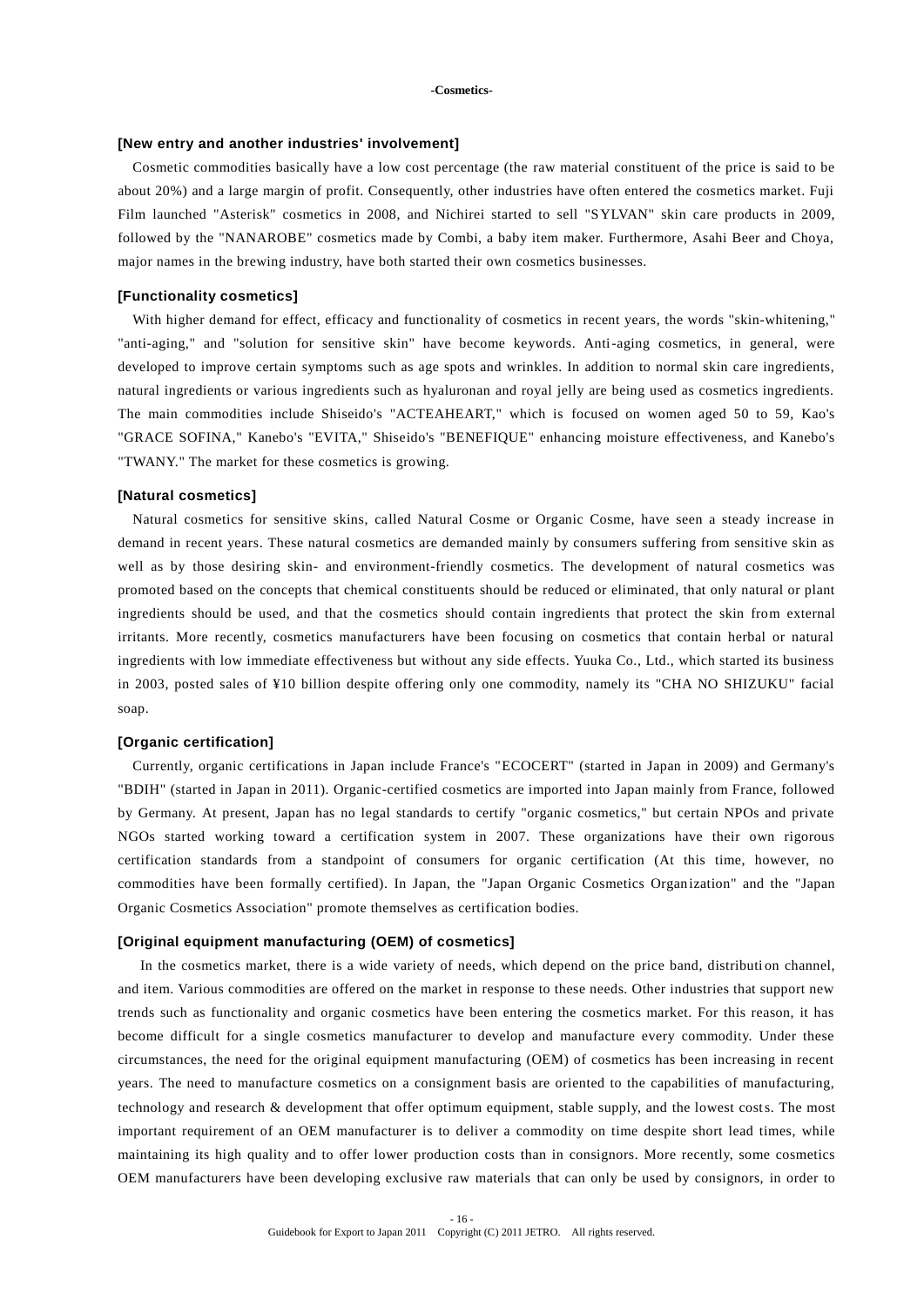differentiate their products.

### **<Product characteristics>**

The scope of recognized cosmetic effects under the Pharmaceutical Affairs Act is shown in Fig. 9.

 The needs and functions required of cosmetics greatly depend on lifestyles, weather conditions, trends, skin/hair colors and properties, and tastes in different countries. In particular, Japan is characterized by a great interest in and demand for skin care.

| $\mathbf{1}$            | Cleansing hair and scalp                                           | 29       | Soften skin                                                |
|-------------------------|--------------------------------------------------------------------|----------|------------------------------------------------------------|
| 2                       | Using fragrance to reduce unpleasant hair and                      |          | Give gloss to skin                                         |
|                         | scalp odors                                                        |          |                                                            |
| 3                       | Keep hair and scalp healthy                                        | 31       | Give luster to skin                                        |
| $\overline{\mathbf{4}}$ | Give moisture and sheen to hair                                    | 32       | Make skin smooth                                           |
| 5                       | Moisturize hair and scalp                                          | 33<br>34 | Make beards easier to shave                                |
| 6                       | Keep hair and scalp moist                                          |          | Condition skin after shaving                               |
| $\overline{7}$          | Make hair supple                                                   | 35       | Prevent rashes                                             |
| 8                       | Make hair easier to brush                                          | 36       | Prevent sunburn                                            |
| 9                       | Keep hair lustrous                                                 | 37       | Prevent skin splotches and freckles resulting from sunburn |
| 10                      | Give luster to hair                                                | 38       | Impart fragrance                                           |
| 11                      | Stop dandruff and itching                                          | 39       | Protect nails                                              |
| 12                      | Control dandruff and itching                                       | 40       | Keep nails healthy                                         |
| 13                      | Supplement and maintain hair moisture and oil<br>content           | 41       | Moisten nails                                              |
| 14                      | Prevent hair breakage and frizzing                                 | 42       | Prevent chapped lips                                       |
| 15                      | Improve and maintain hair pattern                                  | 43       | Fill in lip creases                                        |
| 16                      | Prevent hair static electricity                                    | 44       | Moisten lips                                               |
| 17                      | Cleanse dry skin (that has become dry as a<br>result of cleansing) | 45       | Keep lips healthy                                          |
| 18                      | Prevent blemishes and rashes (by cleansing)<br>(facial wash)       | 46       | Protect lips, prevent dryness                              |
| 19                      | Condition skin                                                     | 47       | Prevent lip roughness caused by dryness                    |
| 20                      | Combat skin wrinkles                                               | 48       | Make lips smooth                                           |
| 21                      | Keep dry skin supple                                               | 49       | Prevent cavities (brushing teeth with toothpaste)          |
| 22                      | Prevent skin chapping                                              | 50       | Whiten teeth (brushing teeth with toothpaste)              |
| 23                      | Tighten skin                                                       | 51       | Remove plaque (brushing teeth with toothpaste)             |
| 24                      | Moisten skin                                                       | 52       | Cleanse the mouth (toothpaste)                             |
| 25                      | Supplement and preserve skin moisture and<br>oil content           | 53       | Prevent bad breath (toothpaste)                            |
| 26                      | Keep skin soft                                                     | 54       | Remove tooth film (brushing teeth with toothpaste)         |
| 27                      | Protect the skin                                                   | 55       | Prevent plaque deposits (brushing teeth with toothpaste)   |
| 28                      | Protect skin dryness                                               |          |                                                            |

**Fig. 9 Scope of recognized cosmetic effects**

Note: Parenthesized text refers to aspects of physical form during usage, not to the effect itself.

#### **(3) Distribution Channels**

Distribution in the cosmetics market occurs through different channels for each of the five types of manufacturers, as noted below.

[1] Cosmetics manufacturers of price-maintained merchandise (with a network of contracted cosmetics specialty stores to whom they sell through their own sales subsidiaries), [2] General cosmetics (manufacturers sell through agents, authorized distributors and other wholesalers to mass merchandisers, drugstores, convenience stores and other retail stores), [3] Manufacturers of cosmetics sold door-to-door (send company staff and contract sales people to consumers), [4] Mail-order cosmetics manufacturers (receive orders directly from consumers through the Internet, fliers, and catalogs, and send merchandise), and [5] Commercial cosmetics manufacturers (sell through agents to hair care salons, barbers, esthetic salons, etc.)

Cosmetics distribution channels include store sales in cosmetics specialty stores, chain drugstores, mass merchandisers, convenience stores and department stores, non-store sales such as door-to-door sales and mail-order sales, and sales in hair care salon, esthetic salons and other commercial lines. According to a distribution industry specialty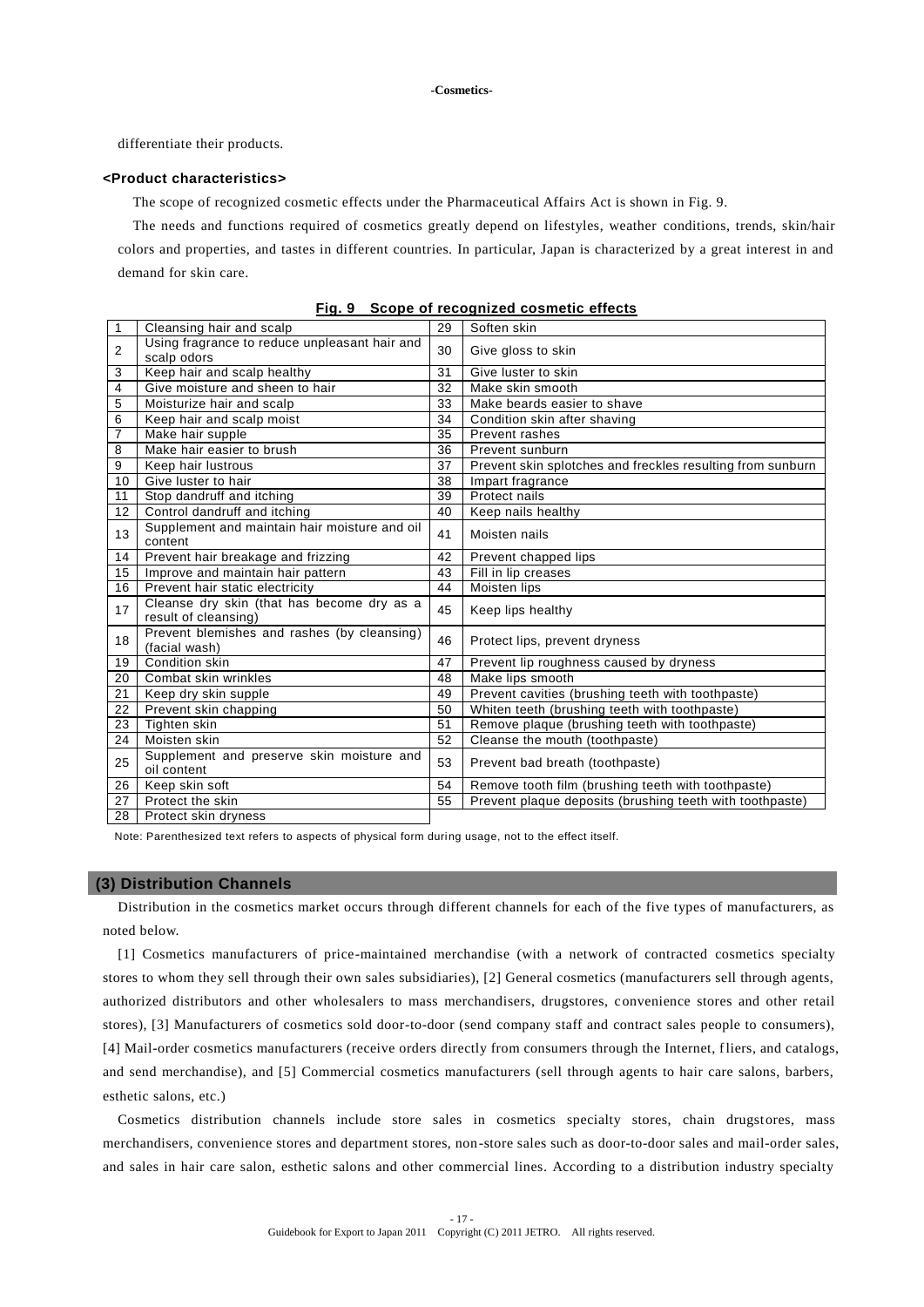journal, shipment shares on a value basis are 28% for chain drugstores, 13% for mail-order sales, 13% for mass merchandisers, 12% for cosmetics specialty stores and drugstores, 9% for door-to-door sales, 9% for department stores, 4% for convenience stores, and 6% for commercial channels (6% for other channels).

The basic distribution pattern for imported cosmetics is from the importers, through wholesalers, to the retailer. Some Japanese subsidiaries of foreign manufacturers and importers sell direct to the retailers (department stores, cosmetics specialty stores, mass merchandisers, drugstores, etc.). Some wholesalers or retailers also do business directly with overseas manufacturers. Leading foreign-affiliated manufacturers have opened exclusive counter corners in leading department stores, armed with brands and high grades, and have launched face -to-face consulting marketing programs.

"Small-lot imports" involve the import and sale of commodities to make profits, and are subject to laws and regulations. "Personal imports" are those imports whereby a person imports a commodity for his/her own use. Consequently, he/she is not allowed to sell it to a third party or distribute it to an unspecified mass market. Personal imports are considered to be limited to the need to use a commodity that is only available abroad, and which is estimated to command a very small share of the market. Small-lot imports are also estimated to constitute only a small share of the market due to the fact that requires the same procedures as general imports and the same amount of effort as general imports, such as the application of the Product Liability Act.





#### **(4) Issues and Considerations for Entering the Japanese Market and Marketing Method**

Japanese consumers have a high demand for cosmetics. Consumers can obtain much information about cosmetics through female and fashion magazines, the Internet, television commercials, newspapers, and other media. Consequently, they are very discerning about their selection of cosmetics. In the cosmetics market, consumers range from low-price-oriented young women to middle-aged/older women seeking high functionality and high-value-added commodities. For this reason, overseas cosmetics manufacturers are considered to have many opportunities to enter the Japanese market. To make a new entry into the market, overseas manufacturers are recommended to research the needs of the Japanese market, develop products tailored to Japanese consumers' tastes, conduct cosmetics availability tests with Japanese monitors, and undertake merchandise and packaging evaluation tests.

In particular, major foreign-affiliated cosmetics manufacturers have appealed not with only brands and high-grade imported products mainly in department store channels but also, more recently, with environmentally friendly commodities such as natural and organic cosmetics. When selling their cosmetics, it is important for them to market carefully, considering to which customers their advantages and features should be targeted, in which channel, and through which media.

The safety of cosmetics in Japan is ensured by the Product Liability Act (PL Act). If it can be demonstrated that a defect in a product is harmful to humans, their bodies or assets, the manufacturers' liabilities for damage will be defined to protect victims under the Act. As importers must assume the liability for damage caused by imported articles, it is necessary to pay careful attention to quality control, instruction manuals, and cautions.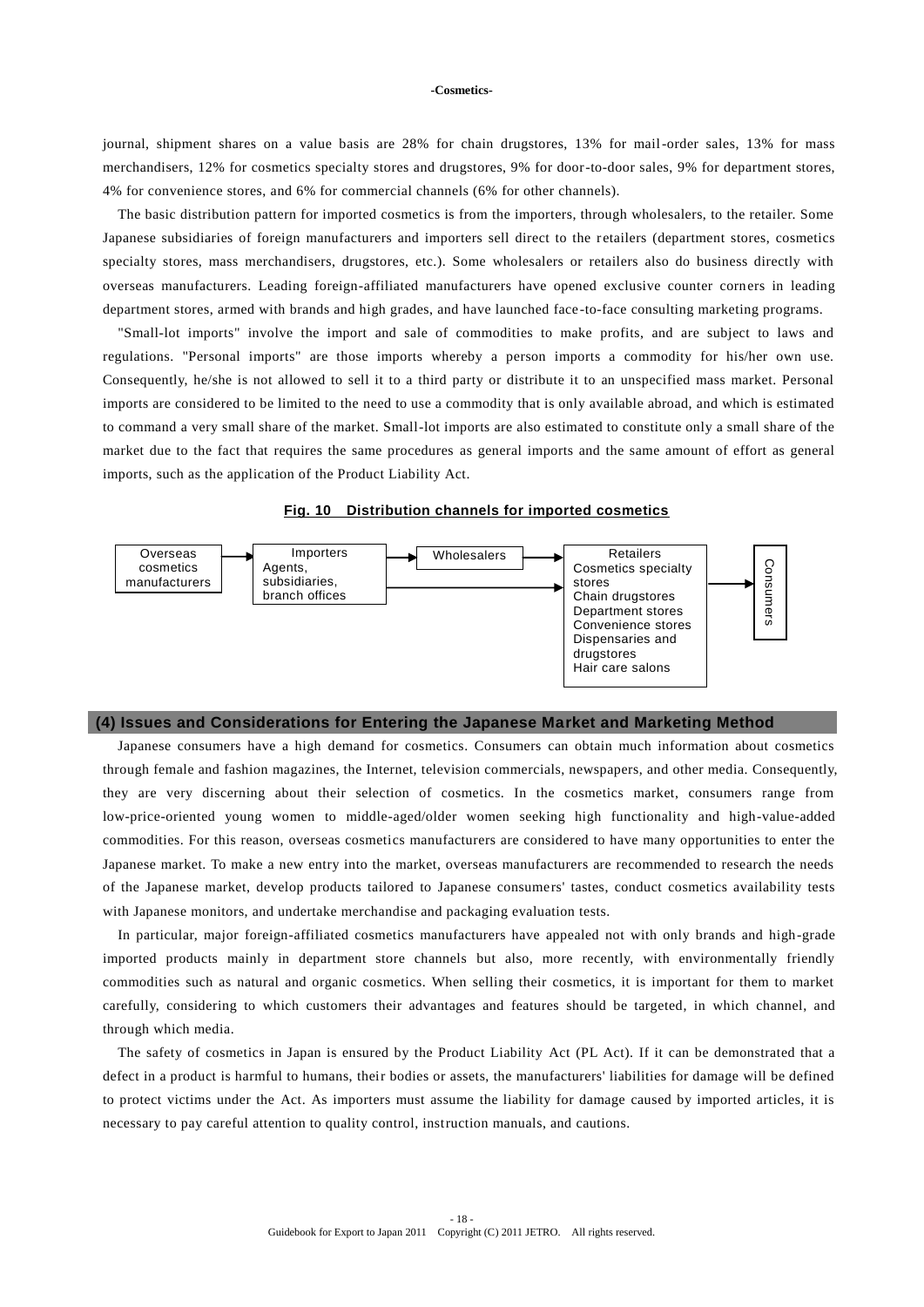## **(5) Examples of Developing Countries' Products in Japan**

L'occitane is an organic cosmetics manufacturer based in France. The company's merchandise policy is to use 100% plant-based raw materials for product manufacturing, not to use child labor in the production of the materials, and not to conduct animal tests. Shea butter, a common ingredient in its products, is receiving attention as a plant oil and fat. The shea butter, which is sourced from Africa, is manufactured in concert with women in Burkina Faso, in an arrangement that provides income to the local women. In addition, the company gives multifaceted consideration to the environment and society, such as by eliminating unnecessary packaging and providing many labels in Braille. In Japan, the company operates 78 stores under the "L'occitane Japon" brand.

Shea butter has been attracting attention as an ingredient for organic cosmetics in recent years. The shea tree that provides the raw material for the butter has been worshipped as a divine tree in Sahel in Africa, and been utilized not only as food but also as an ointment for wounds and burns since ancient times. It is rich in unsaturated aliphatic acids, including oleic acid and vitamin E, and is said to be very effective in terms of anti-drying, skin protection, and healing. Among the major cosmetics manufacturers, Kao and Kose use shea butter in their hair care products and body lotions, respectively.

Argand oil is yielded from the Sapotaceae evergreen that grows in desert areas in southwestern Morocco, and has such a strong vital force that it does not wither even if there has been no rainfall for seven years. Its nut contains a solid see d. The nucleus of this seed is ground to extract Argand oil. The oil is rich in oleic acid and linolic acid and contains three to four times as much vitamin E as olive oil. Consequently, it is said to be more moisture -retentive than shea butter. Argand oil is used as massage oil in esthetic salons, but is also being introduced as a mo isturizing ingredient by more and more cosmetics manufacturers.

| Fig. 11<br><b>Exhibitions and other events of cosmetics</b>            |                                                                                 |                                                                                                                                                                                                                        |  |  |  |
|------------------------------------------------------------------------|---------------------------------------------------------------------------------|------------------------------------------------------------------------------------------------------------------------------------------------------------------------------------------------------------------------|--|--|--|
| Name of events                                                         | Date                                                                            | Details                                                                                                                                                                                                                |  |  |  |
| Cosmetics Japan<br>(International cosmetics<br>development exhibition) | Annually<br>June - July                                                         | Exhibition concerning the development and planning of<br>cosmetics, sponsored by Reed Exhibitions Japan Ltd.                                                                                                           |  |  |  |
| Cosmetic Ingredients &<br><b>Technology Exhibition</b><br>Japan        | <b>Biennially</b>                                                               | Exhibition by engineers of cosmetics and raw materials<br>manufacturers, sponsored by Federation of Japanese<br><b>Cosmetic Ingredients Associations</b>                                                               |  |  |  |
| Interphex Japan                                                        | Annually<br>June - July                                                         | Exhibition of equipment, systems, and technologies for<br>manufacturing and R&D of drugs and cosmetics,<br>sponsored by Reed Exhibitions Japan Ltd.                                                                    |  |  |  |
| Beauty World Japan                                                     | Twice a year<br>May in Tokyo and<br>October in Osaka                            | Exhibition of all products, services, information and<br>technologies concerning esthetic clinic, nail, beauty<br>equipment, hair care, healing and medical beauty,<br>sponsored by Mesago Messe Frankfurt Corporation |  |  |  |
| Organic EXPO                                                           | Annually<br>September -<br>November                                             | Exhibition of natural and organic products, sponsored by<br>NürnbergMesse GmbH                                                                                                                                         |  |  |  |
| Diet & Beauty Fair                                                     | Annually<br>August - September                                                  | Exhibition of beauty business, sponsored by UBM Media<br>Co., Ltd.                                                                                                                                                     |  |  |  |
| <b>Gift Show</b>                                                       | Twice in Tokyo and<br>Osaka, Spring and<br>Autumn<br>Once in Fukuoka,<br>Autumn | Exhibition of personal gifts and general merchandise,<br>sponsored by Business Guide-Sha Inc.                                                                                                                          |  |  |  |
| <b>Health Industry Show</b>                                            | Annually<br>Around March                                                        | Exhibition of health industry business, sponsored by<br>UBM Media Co., Ltd.                                                                                                                                            |  |  |  |
| Health & Beauty EXPO<br>All through the year                           |                                                                                 | Query and matching site for commercial materials and<br>buyers, http://www.e-expo.net/                                                                                                                                 |  |  |  |

#### **(6) Import Promotional Activities**